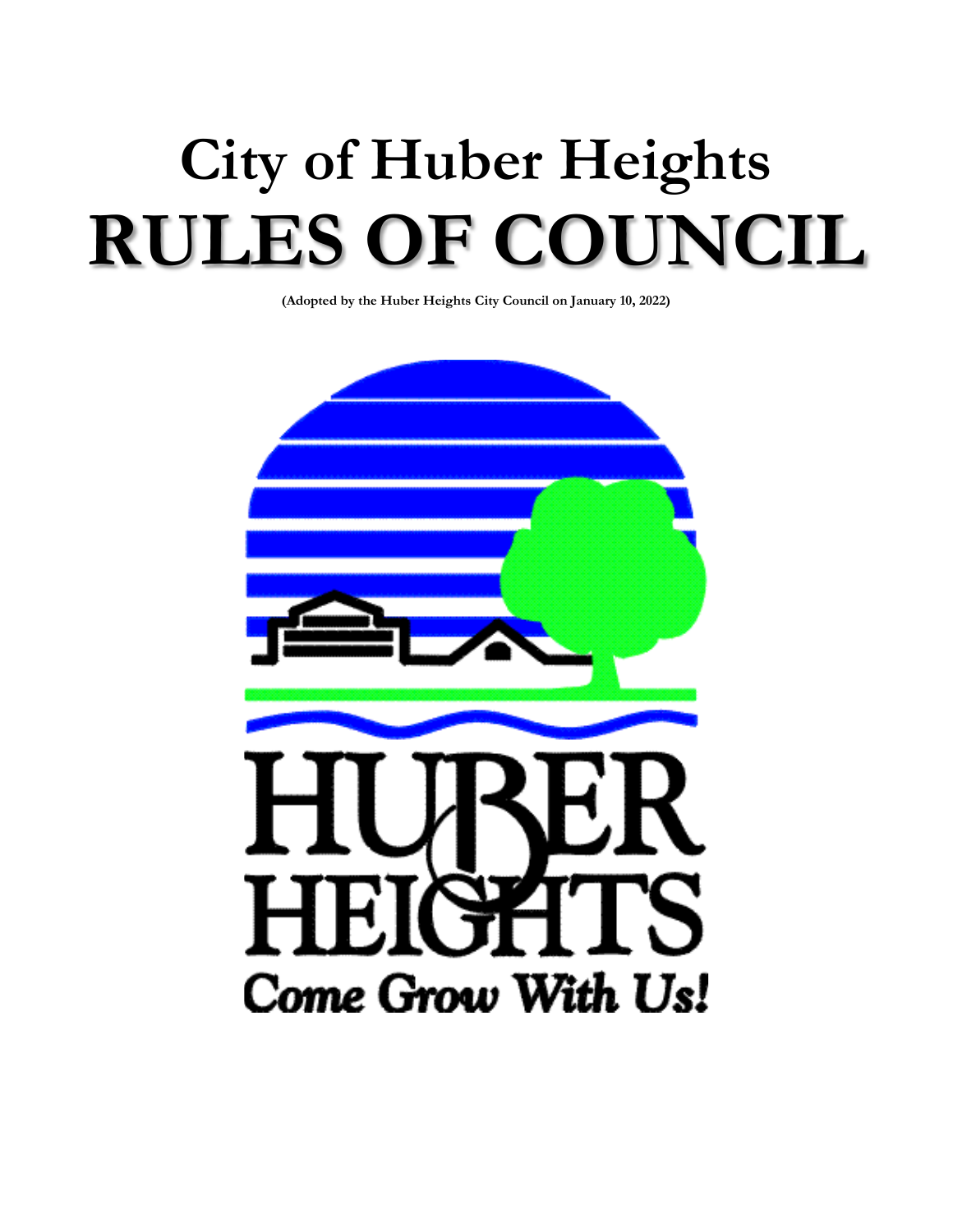#### **TABLE OF CONTENTS**

#### **I. POWERS, JURISDICTION, FUNCTIONS AND LIMITATIONS** – Page 1

#### **II. MEETINGS** – Page 1

- A. Regular City Council Meetings Page 1
- B. Special City Council Meetings Page 2
- C. Council Work Sessions Page 2
- D. Committee of the Whole Page 2
- E. Between Regularly Scheduled City Council Meetings Page 2
- F. Public Notification of Meetings Page 2
- G. Executive Session Meetings Page 3
- H. Pre-Meeting Information Page 4
- I. Recesses and Adjournments Page 4
- J. Presiding Officer Page 4
- K. Clerk of Council Page 4
- L. Quorum and Majority Votes Page 5
	- 1. Quorum Page 5
	- 2. Majorities Page 5
- M. Attendance, Absences and Removals Page 5
- N. Agendas Page 5
	- 1. Preparation Page 5
	- 2. Review Page 5
	- 3. Format Page 6
- O. Public Participation at Meetings Page 6
- P. Minutes Page 7
- Q. Councilmember Decorum Page 7

#### **III. LEGISLATION** – Page 8

- A. The Legislative Process Page 8
- B. Effective Date of Legislation Page 10
- C. Emergency Legislation Page 10
- D. Copies of Ordinances and Resolution Page 10
- **IV. MOTIONS** Page 10

#### **V. COUNCIL WORK SESSIONS/COMMITTEES** – Page 12

- A. Council Work Sessions Page 12
- B. Committee of the Whole Page 12
- C. Special Committees Page 12
- D. Outside Committees Page 13

#### **VI. COMPENSATION AND EXPENSES** – Page 13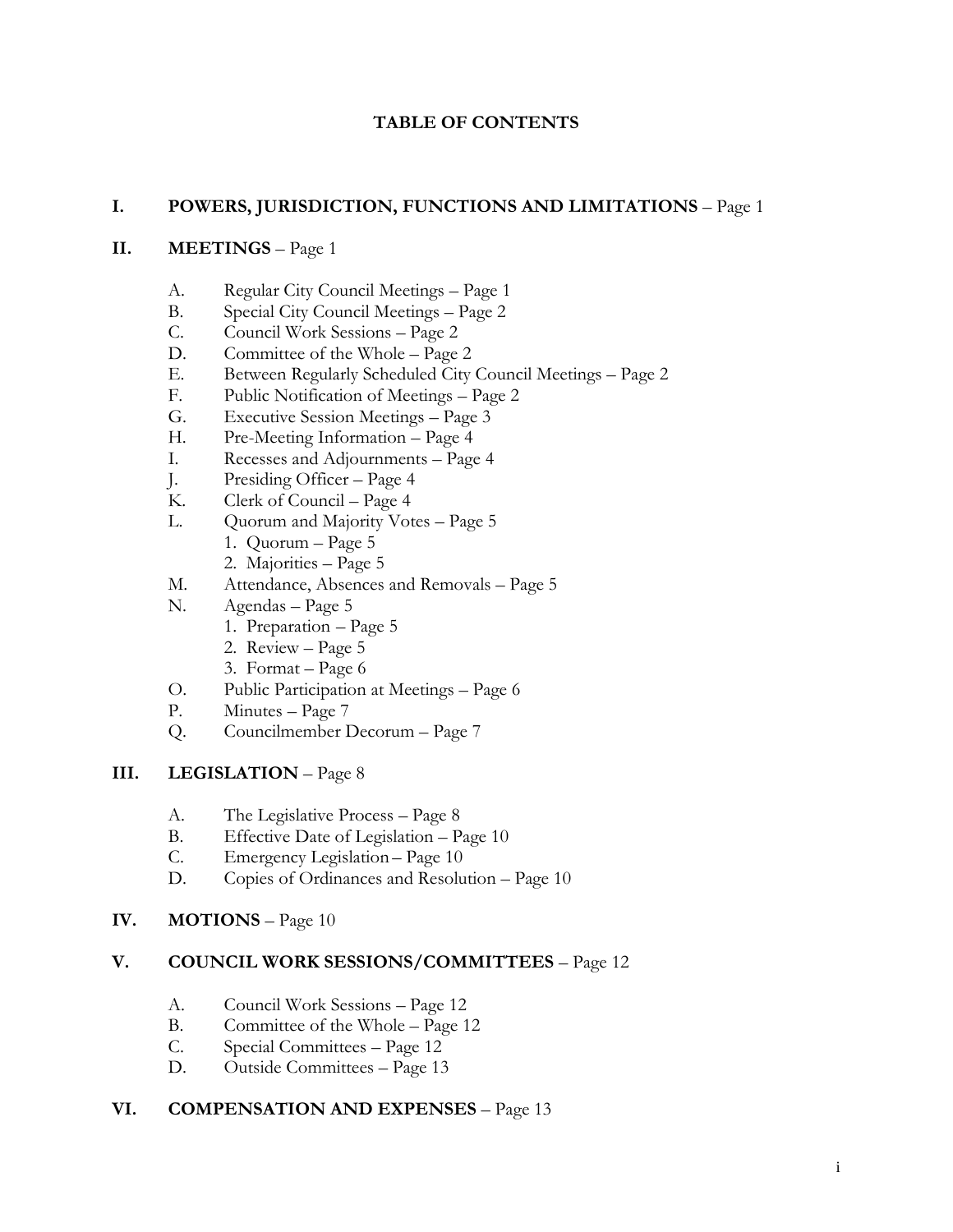- **VII. IN-SERVICE TRAINING** Page 13
- **VIII. LAW DIRECTOR AND OTHER LEGAL COUNSEL** Page 14
- **IX. COUNCIL/ADMINISTRATION COMMUNICATIONS** Page 15
- **X. INVESTIGATIONS** Page 15
- **XI. BOARDS AND COMMISSIONS** Page 15
- **XII. CONFLICTS OF INTEREST AND ETHICS** Page 16
- **XIII. COMPLAINTS** Page 16
- **XIV. EVALUATION OF CITY OFFICIALS**  Page 17
- **XV. SUSPENSION OR WAIVER OF THE RULES OF COUNCIL** Page 17
- **XVI. SOCIAL MEDIA GUIDELINES AND STANDARDS FOR COUNCIL** Page 17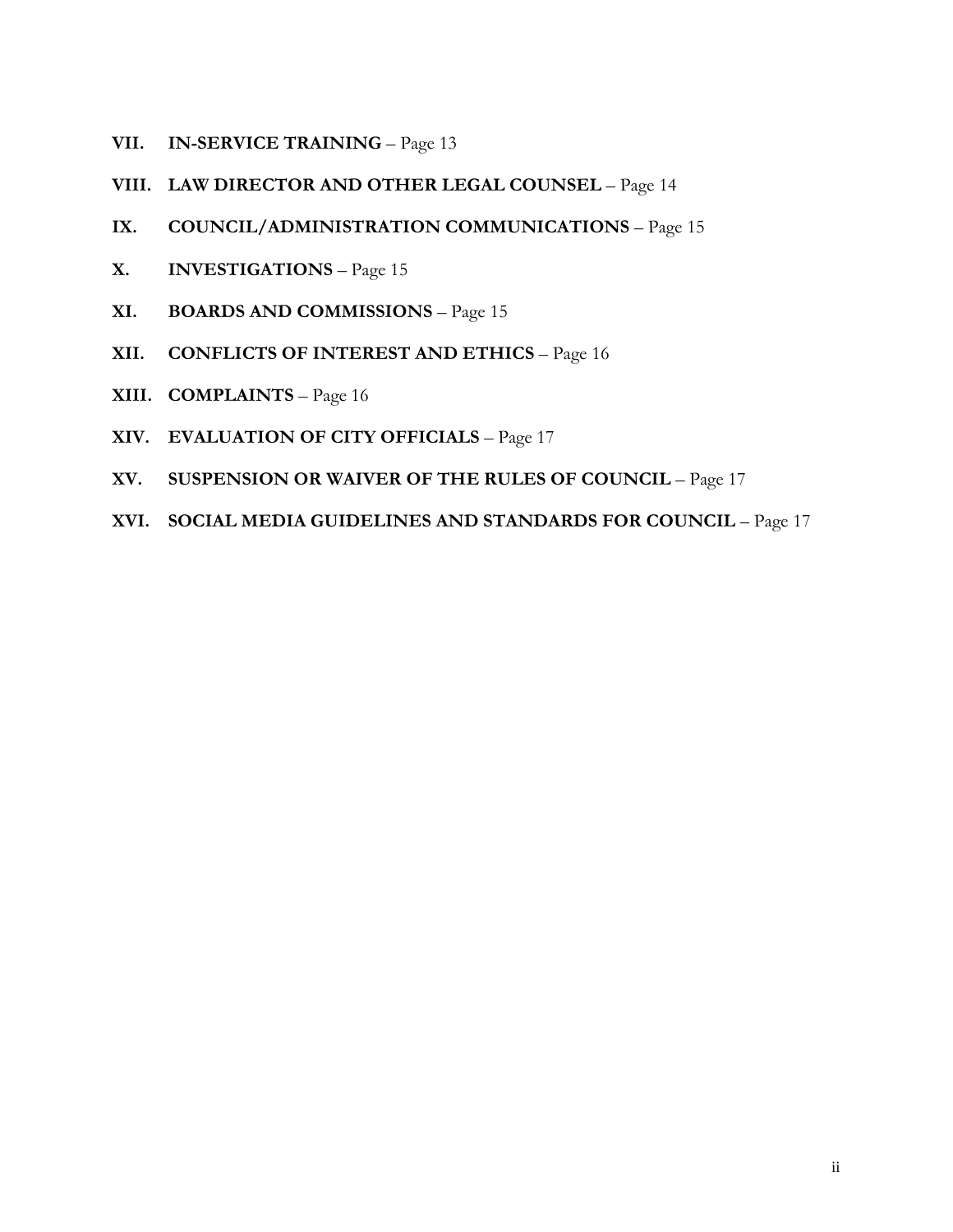## I. POWERS, JURISDICTION, FUNCTIONS AND LIMITATIONS

Except as otherwise provided under the City Charter, all legislation and other powers of the City are vested in the Council. The Council has the power to enact ordinances, resolutions, and other measures to carry out municipal functions involving the City's departments, divisions, offices, boards, commissions, officers, and employees (Section 4.01, City Charter).

Councilmembers have power and may exercise that power only when Council is in session. Councilmembers and the Council itself are not bound by any statement or action taken by individual members, City officials, or employees unless in accord with Council action. Individual Councilmembers shall not direct any City official or employee to perform services or take action related to City operations (Section 4.06 (C), City Charter). Only as a body does Council have power to direct City operations and that direction is executed through the City Manager.

Some specific Council functions include:

- 1. Making policy necessary for the operation of the City.
- 2. Appointing a City Manager and establishing a salary for the City Manager (Section 6.01, City Charter).
- 3. Appointing a Clerk of Council (and Deputy Clerk of Council) and establishing a salary for the Clerk(s) (Section 4.08, City Charter).
- 4. Appointing a Law Director and establishing a salary for the Law Director (Section 7.05, City Charter).
- 5. Obtaining reports from the City Manager concerning conditions, efficiencies, needs, and other affairs and related City matters.
- 6. Evaluating and approving the City budget and appropriations and their modifications.
- 7. Evaluating the effectiveness of City programs and the performance of the City Manager, the Clerk of Council, and the Law Director.
- 8. Informing the public of City activities and needs.
- 9. Regulating its own organization and membership (Sections 4.02, 4.03, 4.05, 4.06, 4.07, 4.10 and 4.13, City Charter).

Council shall adopt, by a simple majority vote of its members currently holding office, its own Rules of Council which shall not conflict with the City Charter and which shall remain in effect until amended, changed or repealed by a majority vote of the members of Council then holding office. The Rules of Council shall go into immediate effect unless a later date is specified, and shall not be subject to initiative or referendum. The Rules of Council shall provide for the number, composition and manner of appointment of committees of Council, and such other matters as the Council shall determine to be necessary for the proper functioning and government of Council (Section 4.14, City Charter).

## II. MEETINGS

**A. Regular City Council Meetings:** Regular Council City Meetings will be held on the second and fourth Mondays of each month (except for December) unless the day falls on a City holiday. If such a conflict occurs, the meeting schedule will be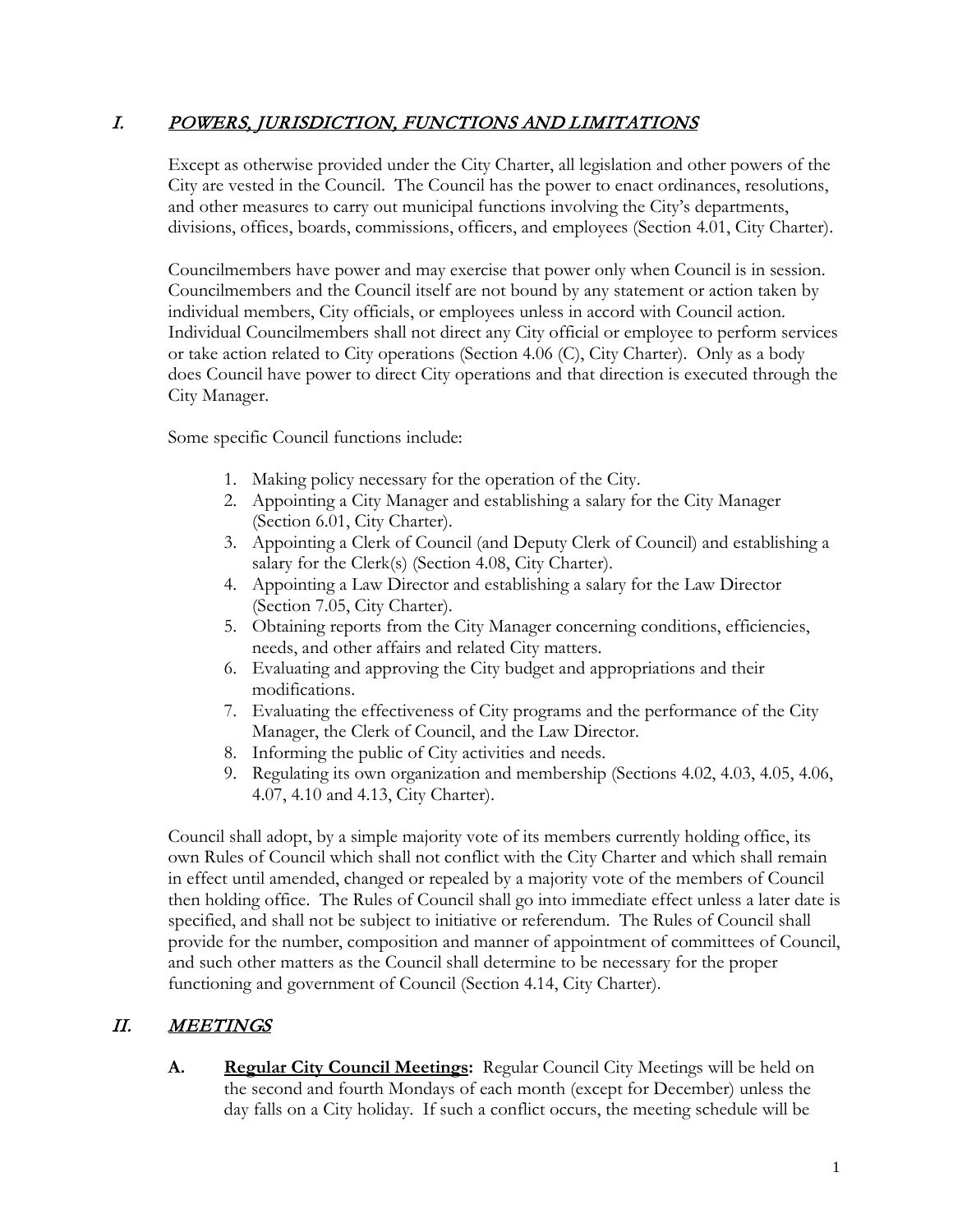adjusted to address the holiday. Meetings will begin at 6:00 P.M. and will be held in the Council Chambers at the City Hall Building.

- **B. Special City Council Meetings:** Special City Council Meetings may be called for any purpose by the Mayor or any five (5) Councilmembers upon at least twenty-four (24) hours' notice to the Mayor and each Councilmember. Councilmembers and the Mayor may waive receipt of notice of a special meeting either prior or subsequent to the meeting (Section 4.13, City Charter). The member or members calling the meeting will, through the Clerk of Council, notify the media and other individuals that have requested notification of the time, place and purpose of any special meeting.
- **C. Council Work Sessions:** Council Work Sessions are working committee meetings of Council and are not utilized for legislative action or other formal Council actions appropriate to Regular or Special City Council Meetings. Council Work Sessions will be generally held on the Tuesday of the week prior to the Regular Council City Meetings unless the day falls on a City holiday. If such a conflict occurs, the meeting schedule will be adjusted to address the holiday. Council Work Sessions will generally begin at 6:00 P.M. and will be held in the Council Chambers at the City Hall Building. Council Work Sessions may also be called for any purpose at other dates and times by the Mayor or any five (5) Councilmembers upon at least twentyfour (24) hours' notice to the Mayor and each Councilmember. Councilmembers and the Mayor may waive receipt of notice of a special meeting either prior or subsequent to the meeting (Section 4.13, City Charter). The member or members calling the meeting will, through the Clerk of Council, notify the media and other individuals that have requested notification of the time, place and purpose of any special meeting.
- **D. Committee of the Whole:** Council may schedule committee meetings of the entire Council as a Committee of the Whole meeting. Committee of the Whole meetings may be called for any purpose by the Mayor or any five (5) Councilmembers upon at least twenty-four (24) hours' notice to the Mayor and each Councilmember. Councilmembers and the Mayor may waive receipt of notice of a special meeting either prior or subsequent to the meeting. The member or members calling the meeting will, through the Clerk of Council, notify the media and other individuals that have requested notification of the time, place and purpose of any special meeting.
- **E. Between Regularly Scheduled City Council Meetings:** Councilmembers are to be informed of incidents involving the City that, in the judgment of the City Manager, the Law Director, or the Clerk of Council; may require immediate consideration by the Council. A Council meeting may be the means required for conveying information regarding these incidents. In addition, Councilmembers are to be informed at the onset of incidents which may eventually require budgetary or policy decisions by Council.
- **F. Public Notification of Meetings:** The Clerk of Council will make public notice of all Regular or Special City Council Meetings, Council Work Sessions, and other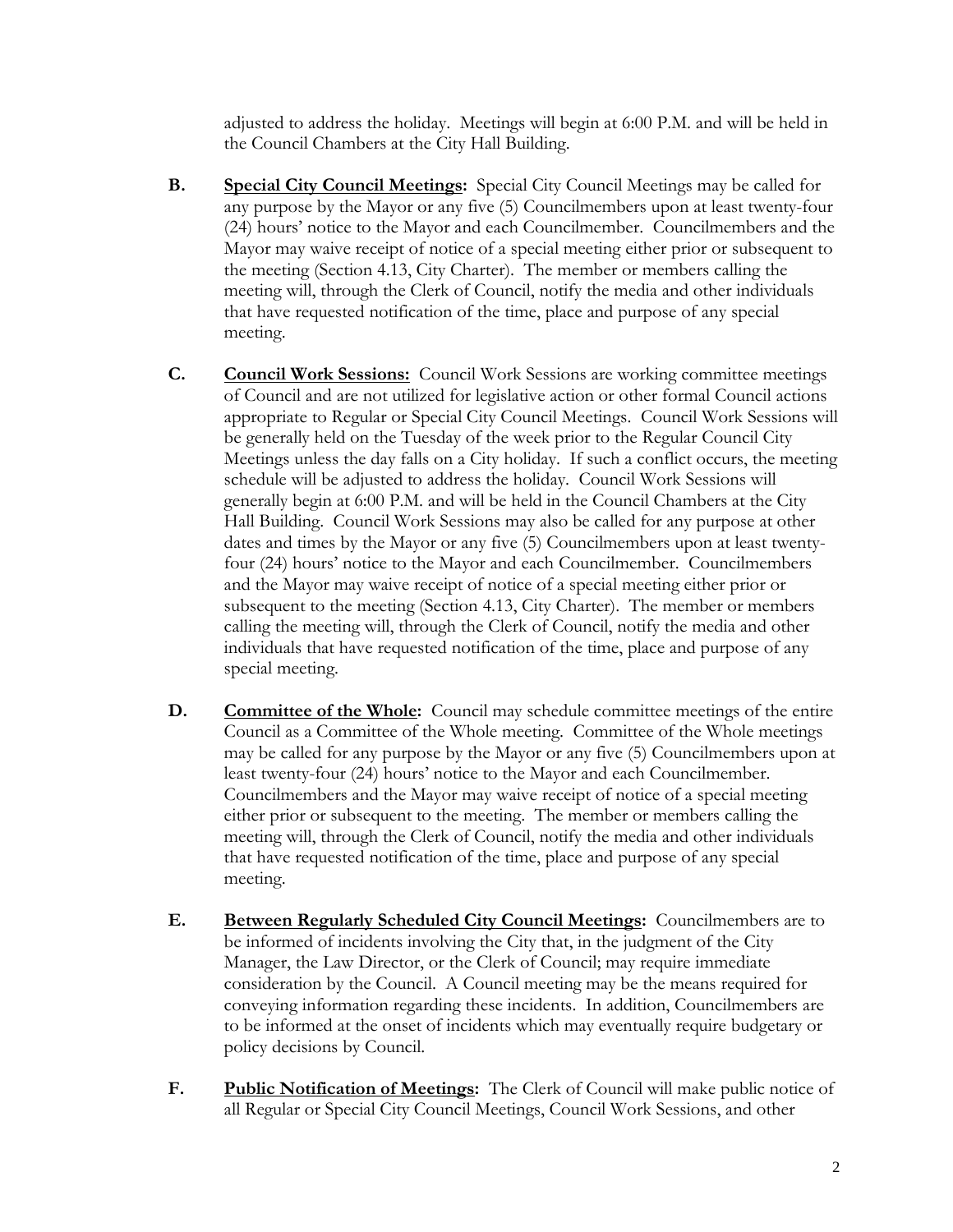meetings of Council at least twenty-four (24) hours in advance of such meetings or sessions. This public notice will include the date, time, place, and purpose for the meeting or session. This public notice will be done in the following manner:

- 1. Posting of the public notice at the City Hall building.
- 2. Posting of the public notice on the City of Huber Heights official website.
- 3. Posting of the public notice on the City of Huber Heights official Facebook and Twitter accounts.
- 4. Distribution of the public notice by email via the Internet through an electronic distribution list maintained by the Clerk of Council that includes media outlets and individual members of the public who have requested notification in advance (see below).

The public may also obtain notice of the date, time, place, and purpose of all Regular or Special City Council Meetings, Council Work Sessions, and other meetings of Council by contacting the Office of the Clerk of Council.

Any person may obtain advance notification of all Council meetings by email via the Internet through an electronic distribution list maintained by the Clerk of Council at no charge. This request should be made in writing to the Clerk of Council. Any such request shall be effective indefinitely from the date of filing with the Clerk of Council or until the Clerk of Council receives written notice from an individual canceling or modifying such request. Notification of any special meeting shall be sent to those who have requested such notification. A reasonable attempt at notification shall constitute notification in compliance with these Rules of Council.

**G. Executive Session Meetings:** Meetings in Executive Session shall be closed, private, and confidential; and shall be held in accordance with Ohio Revised Code 121.22, the Ohio Sunshine Law. These meetings are to be noted on the agenda of regular meetings, when practicable. Any individual Councilmember may motion that Council recess to Executive Session when circumstances are such that satisfactory answers or useful discussion may be provided only in Executive Session. A motion, to include the general purpose of the Executive Session as specified in Ohio Revised Code 121.22 and passed by a majority or unanimous vote (depending on the purpose of the Executive Session), is required for Council to recess to Executive Session.

All other Council meetings must also comply with the requirements of Ohio Revised Code Section 121.22 as described above.

Minutes of the Executive Session discussions shall not be kept. Neither shall any participant record the proceedings of the any Executive Session by any electrical or mechanical device.

The minutes of the Regular City Council Meetings or Special City Council Meetings, as well as Council Work Sessions and other Council meetings, should reflect the general subject matter of discussion held in Executive Session authorized under Division G of the Section 121.22 of the Ohio Revised Code. In addition, the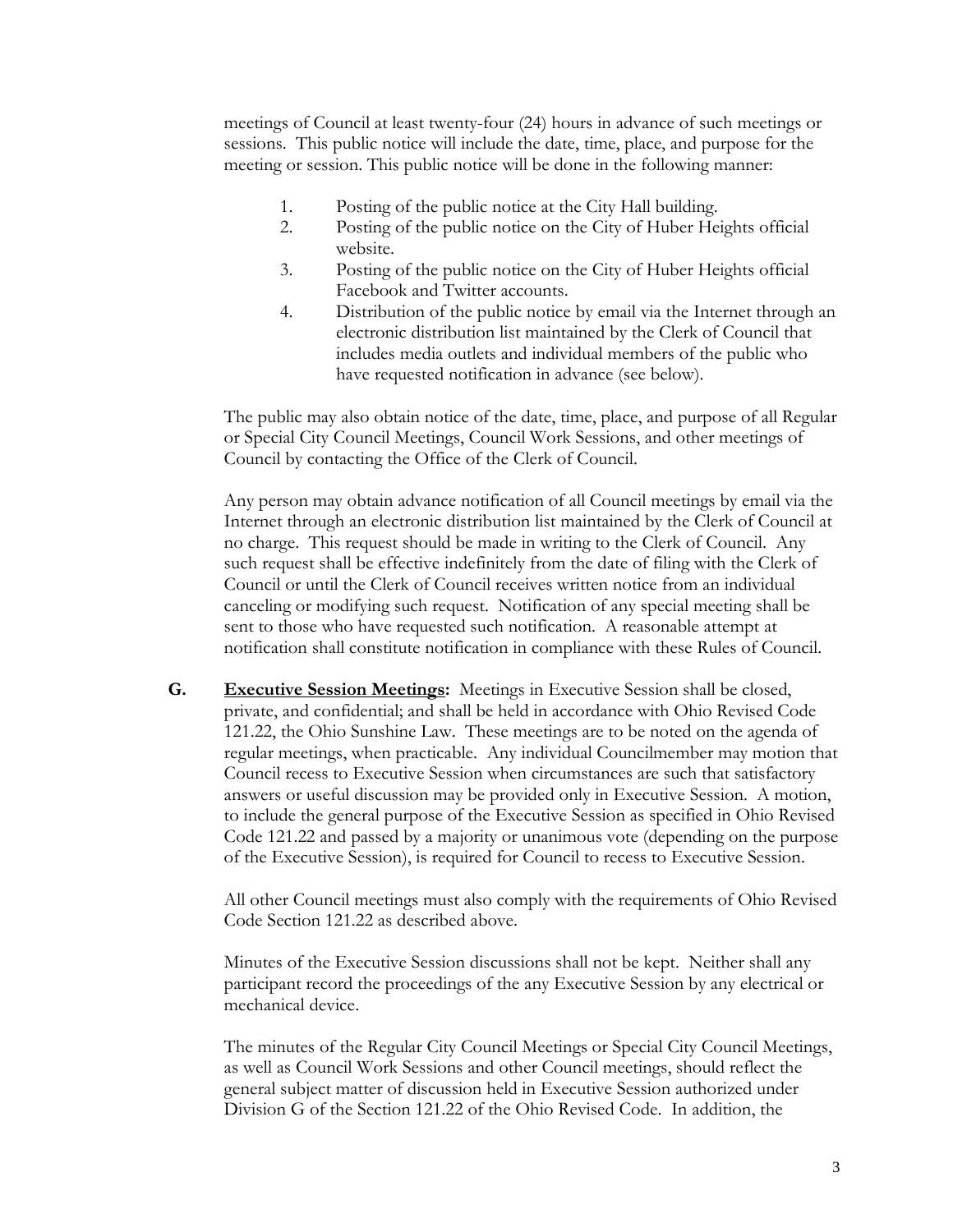aforementioned minutes should reflect the vote on the motion to go into Executive Session and the commencement and termination times of the Executive Session meeting.

Discussion in Executive Session is confidential. No participant shall compromise the confidentiality of an Executive Session.

- **H. Pre-Meeting Information:** Two (2) business days prior to scheduled City Council Meetings, Council Work Sessions, or other Council meetings, Councilmembers are to be furnished a meeting packet with information germane to the meeting agenda items. This meeting packet will include background information on the agenda items and/or copies of proposed ordinances and resolutions, historical information, and any additional relevant information on the agenda items. The agenda will normally be finalized on the Thursday immediately preceding each meeting; however, proposed agenda items must be submitted to the Office of the Clerk of Council through the AgendaQuick system and approved by the City Manager on the Wednesday immediately preceding each meeting by 5:00 P.M. The Law Director will also be provided all of this information to allow for proper legal review.
- **I. Recesses and Adjournments:** City Council Meetings, Council Work Sessions, or other Council meetings may be adjourned or recessed to another time, date, or place without giving the notice required in paragraph B, Special Meetings, above (Section 4.13 (C), City Charter). Short recesses (5-15 minutes) may be designated by the Presiding Officer during regular or special meetings without a vote of Council. Other recesses require a simple majority vote of Council.
- **J. Presiding Officer:** The Mayor presides over Regular City Council Meetings, Special City Council Meetings, Council Work Sessions, Committee of the Whole meetings, or other Council meetings; however, in the absence of the Mayor, the Vice Mayor presides (Section 4.04, City Charter). In the absence of the Mayor and the Vice Mayor or at the discretion of the Mayor or Vice Mayor, the Council may elect a Councilmember to serve as Presiding Officer for that meeting provided a Council quorum is present. The Mayor is a member of Council, but does not have voting rights on issues in Regular City Council Meetings or Special City Council Meetings except in cases of tie votes (Section 4.04, City Charter). The Mayor is a non-voting member of all Council appointed committees (Section 4.04, City Charter). The Vice Mayor serves as a Councilmember with all voting and other rights accorded that position (Section 4.04, City Charter).
- **K. Clerk of Council:** The Clerk of Council (with the assistance of the Deputy Clerk of Council) serves as Council administrator. The Clerk attends Council meetings, records proceedings, maintains City records, handles public records requests, authenticates legislation and signatures, prepares correspondence and minutes, and performs other duties as directed by Council and required by law (Section 4.08, City Charter). The job duties and functions of the Clerk of Council and the Deputy Clerk of Council are also defined in the applicable position descriptions. These job duties and functions are further defined through the day to day general supervision and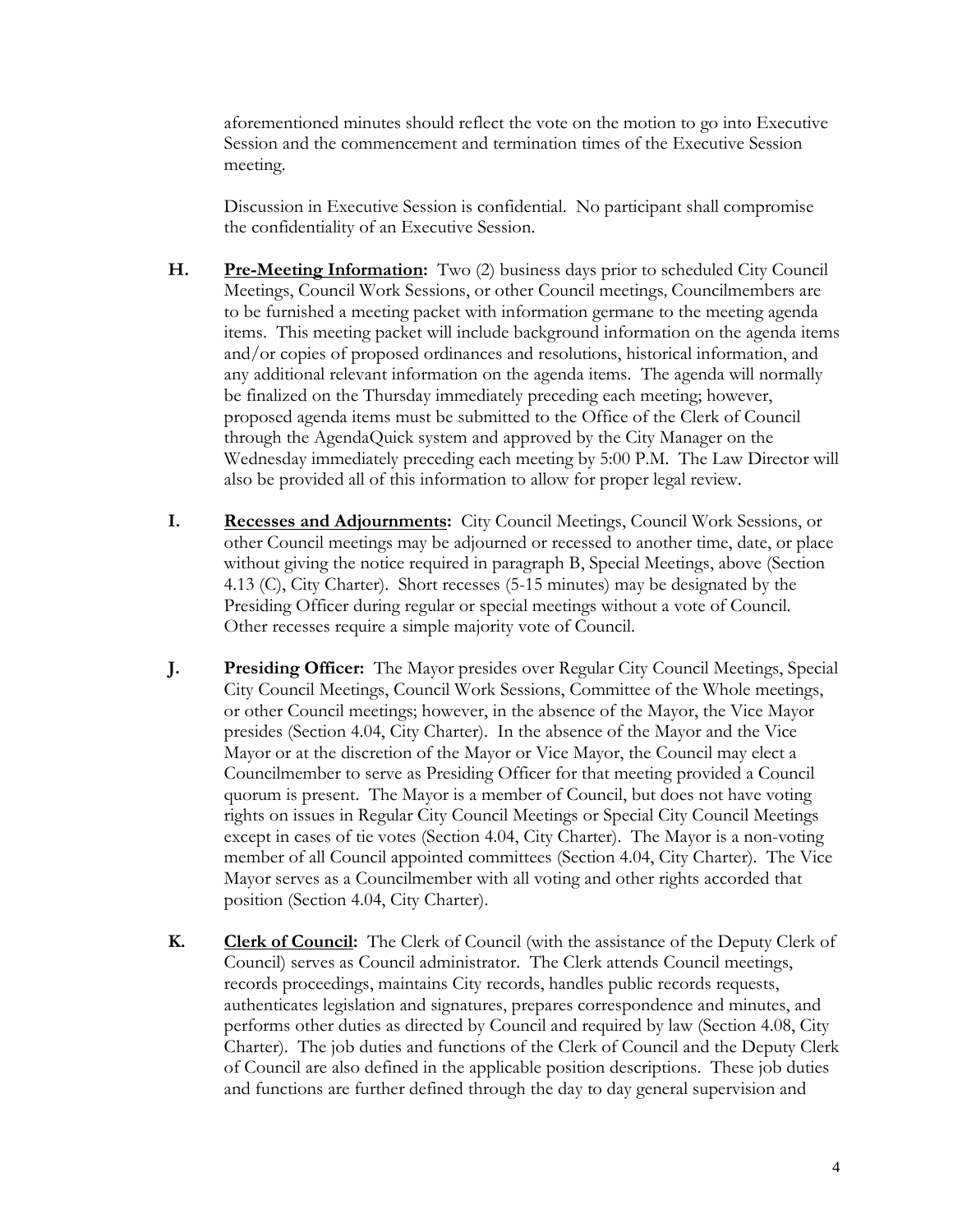assignment of duties, tasks, and responsibilities by the Clerk of Council to the Deputy Clerk of Council.

#### **L. Quorum and Majority Votes:**

- 1. Quorum: Five (5) members of Council, other than the Mayor, shall constitute a quorum for all Council meetings. Confronted with a lack of a quorum, a smaller number of Councilmembers may convene and may compel the attendance of absent members and may adjourn meetings to a subsequent date (Section 4.12, City Charter).
- 2. Majorities: In determining a simple, a two-thirds  $(2/3)$ , or a three-fourths (3/4) majority vote of Council, the Mayor is counted. Majorities are based on the total number of Councilmembers holding office (not simply those present). Therefore, majorities are calculated, in normal situations, using the number nine (9) as denominator. Thus, five (5) constitutes a simple majority, six (6) a two-thirds  $(2/3)$  majority, and seven (7) a three-fourths  $(3/4)$ majority.
- **M. Attendance, Absences, and Removals:** Councilmembers are required and expected to attend all Regular City Council Meetings and Special City Council Meetings. Absences from Council meetings may be excused for reasonable cause. All absences from meetings will be communicated through the Clerk of Council's Office. For the official record purposes, a motion of Council to excuse a member's absence must be passed by a simple majority vote.

Unexcused absences from three (3) consecutive Regular City Council Meetings may result in the removal of a Councilmember. A two-thirds (2/3) majority of the Councilmembers then holding office, exclusive of the Councilmember being considered for removal, is required (Section 13.08, City Charter).

A Councilmember or the Mayor may be expelled from a Council meeting for disorderly conduct or violation of the Rules of Council by a vote of a two-thirds (2/3) majority of Councilmembers. Expulsions are considered unexcused absences.

#### **N. Agendas:**

- 1. Preparation: The Clerk of Council shall be responsible for preparing the agendas for all Council meetings in consultation with the City Manager and the Presiding Officer. The Presiding Officer may also solicit input from Councilmembers and the Mayor for the agendas for all Council meetings. Any three (3) Councilmembers may also compel an item to be placed on the agenda for Council Work Sessions as described under Section II, C. of this document.
- 2. Review: Council will be previously apprised and informed of all proposed legislation/motions and/or other matters of significance on the agendas through Council Work Sessions, other Council meetings, or written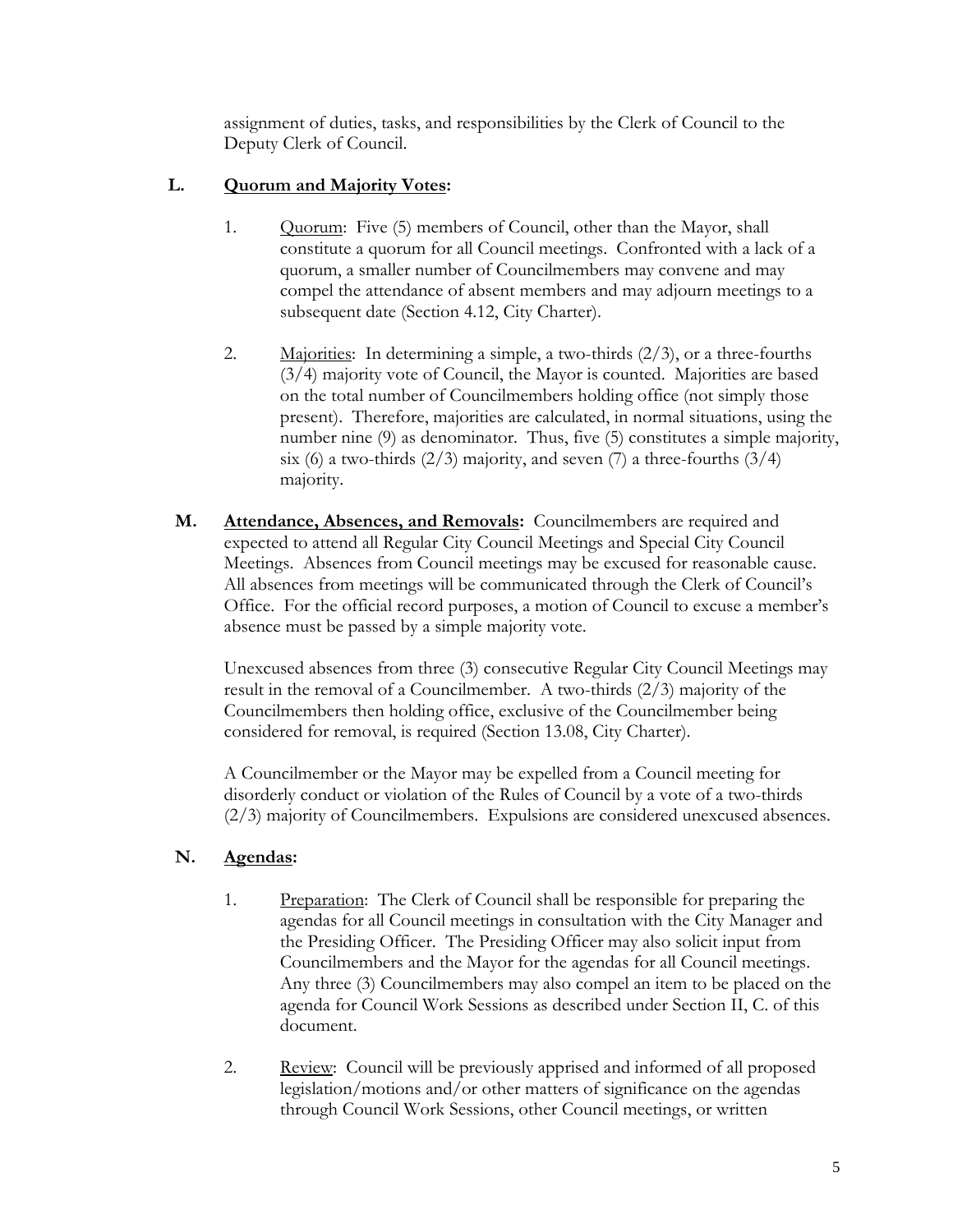communications from the City Manager or the Clerk of Council (except for emergency situations) or as otherwise determined by Council.

- 3. Format:
	- A. Regular City Council Meetings of Council will follow this format unless changed by any five (5) Councilmembers:
		- 1. Call the Meeting to Order
		- 2. Invocation
		- 3. Flag Ceremony
		- 4. Pledge of Allegiance
		- 5. Roll Call
		- 6. Approval of Minutes
		- 7. Special Presentations/Announcements **\***
		- 8. Citizens Comments \*\*
		- 9. Citizens Registered to Speak on Agenda Items **\*\***
		- 10. City Manager Report
		- 11. Pending Business
		- 12. New Business
		- 13. City Official Reports and Comments
		- 14. Executive Session
		- 15. Adjournment
	- **\*** Usually reserved to accommodate non-profit or citizen groups whose purpose is to make a short, formal presentation.
	- **\*\*** Citizens wishing to reserve time to speak must complete a Citizens Comments Request.
	- B. Council Work Sessions will normally follow this format:
		- 1. Call the Meeting to Order/Roll Call
		- 2. Approval of Minutes
		- 3. City Manager Report
		- 4. Work Session Topics of Discussion
		- 5. Executive Session
		- 6. Adjournment
- **O. Public Participation at Meetings:** The Presiding Officer of Regular or Special City Council Meetings, Council Work Sessions, or other Council meetings will recognize persons requesting to be heard. If the topic to be discussed is not on the agenda, it may be discussed under Citizens Comments. Members of the public desiring to speak at Regular City Council Meetings and Special City Council Meetings must request time using the Citizens Comments Request. Members of the public desiring to speak at Council Work Sessions or other Council meetings may approach the podium and be recognized at the discretion of the Presiding Officer. Citizens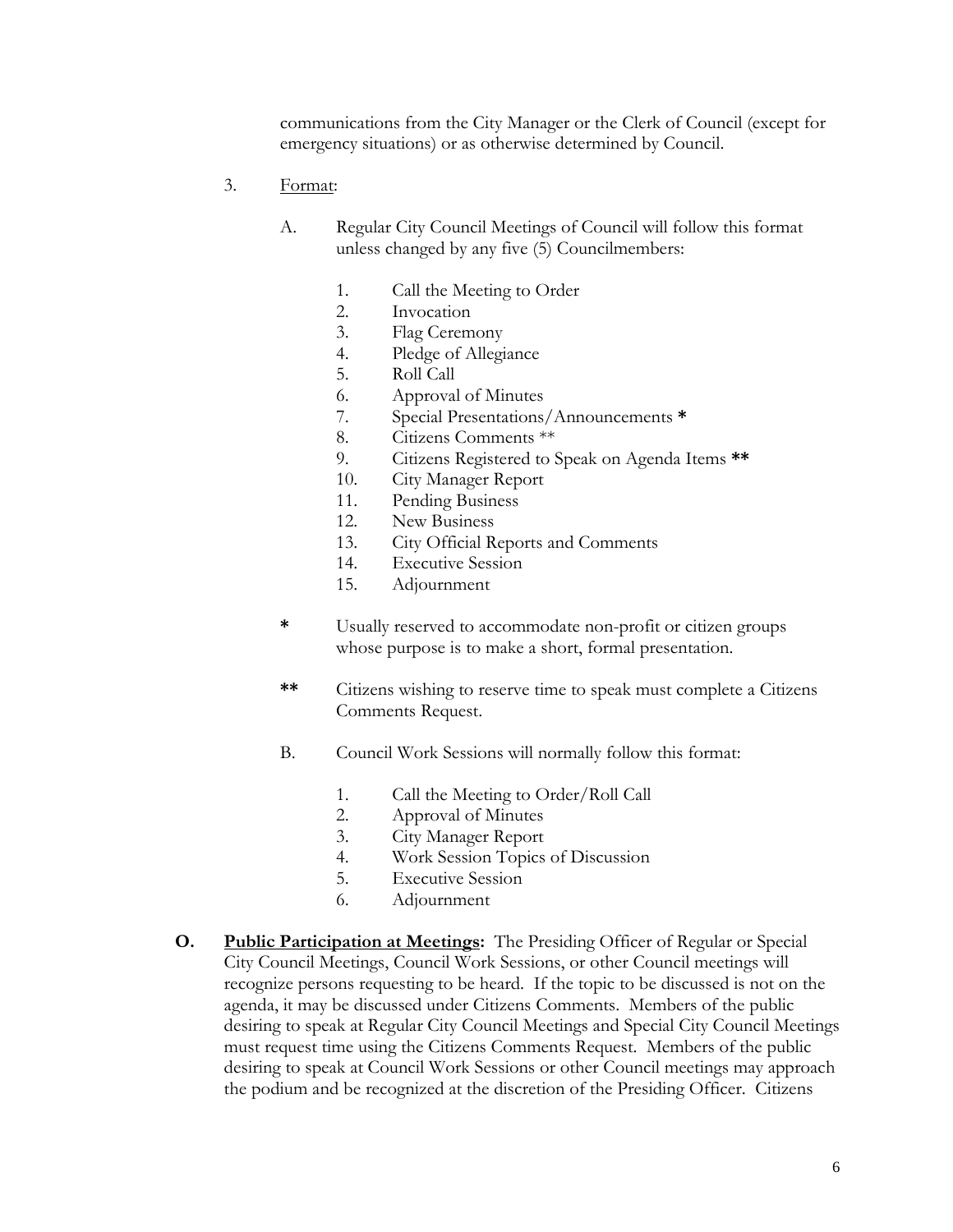granted time to speak may do so following recognition by the Presiding Officer. Individuals wishing to speak are asked to abide by the following procedures:

- 1. Wait to speak until recognized by the Presiding Officer.
- 2. Approach the microphone and state your name.
- 3. Address remarks to the Presiding Officer.
- 4. Respond to questions from Councilmembers through the Presiding Officer.
- 5. Limit comments to subject under discussion (if speaking on an agenda item).
- 6. Limit comments to five (5) minutes.
- 7. Avoid complaints and/or remarks directed against individual employees or Councilmembers. (These types of complaints and/or remarks will be ruled out of order by the Presiding Officer and should be handled instead through the proper procedures for filing complaints).

Public statements on agenda items by other than properly registered or properly recognized citizens will generally not be allowed during the discussion and/or decision of such agenda items. Public statements will be accepted during public hearings, citizens' comments agenda time, and at other times as allowed by the Presiding Officer. Regarding pending legislation, citizen comments will be heard only after the reading of the legislation and explanation by City Staff and discussion by Council.

- **P. Minutes:** The minutes shall record actions taken at the meeting and shall not be a verbatim transcript of what is said at the meeting. Council may, by a simple majority vote, direct that more detailed minutes be kept for all or part of a meeting.
- **Q. Councilmember Decorum:** During all official meetings of the Council, whether Committee Meetings, Council Work Sessions, Regular City Council Meetings, or Special City Council Meetings, the members of Council in attendance will represent the City in a professional manner by directing their comments to the business of the Council and the policy implications of such business.

Disparaging comments about a specific member of Council's personhood, political affiliations, or matters of a personal nature will be ruled out of order by the Presiding Officer. For repeated offenses, the Presiding Officer shall put the question of whether the offender shall be removed from the meeting which shall be determined by a vote of three-fourths (3/4) of Councilmembers then present (excluding the offender) without debate.

In no way is this section designed to eliminate the natural and appropriate disagreement or communication of such disagreements between Councilmembers on particular views, positions, directions, or political and/or philosophical positions of individual Councilmembers. Additionally, this section is not designed to limit any First Amendment rights of individual Councilmembers in their private or political capacities outside of official City meetings.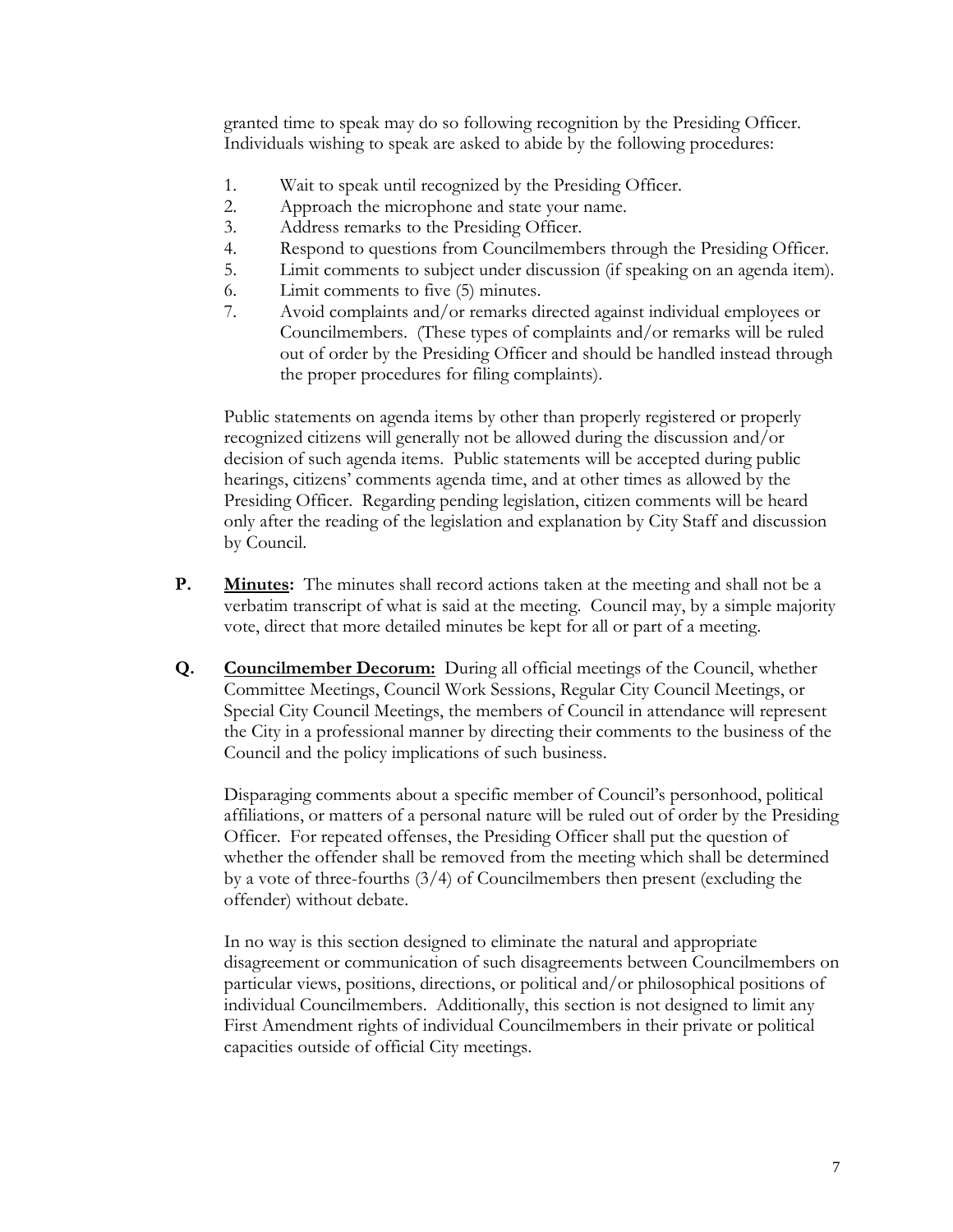#### III. LEGISLATION

**A. The Legislative Process:** Actions of the Council are by ordinance, resolution, or motion. A motion is used to make or approve appointments of personnel, to conduct the business of Council in procedural matters, to conduct elections required by Council, and for other similar matters provided by the Charter (Section 5.01, City Charter). All motions of Council require seconds. Voting records by individual Councilmembers on each item voted on are to be kept by the Clerk of Council.

Article V of the City Charter prescribes procedures that must be adhered to in regard to legislation. The Law Director assures that any proposed legislation fulfills all legal requirements.

**Step 1.** If determined appropriate, the Presiding Officer will refer proposed legislation to a Council Work Session for Council to review the proposed legislation and to make any recommendations regarding the proposed legislation. Council may also refer the matter to additional Council Work Session(s) to review the proposed legislation in between the ongoing reading(s) of the legislation. In most cases, the proposed legislation will have already been reviewed by a Council Work Session prior to being placed on the meeting agenda for a Regular City Council Meeting or Special City Council Meeting. After discussion on proposed legislation, the Presiding Officer will inquire if there any objections from Councilmembers to placing the proposed legislation on the agenda of a Regular City Council Meeting or Special City Council Meeting for a first reading. If there are any objections to placing the proposed legislation on the agenda of a Regular City Council Meeting or Special City Council Meeting for a first reading, the Presiding Officer may continue the discussion on the proposed legislation to determine an appropriate course of action.

**Step 2.** The proposed legislation is placed on the agenda of a Regular City Council Meeting or Special City Council Meeting for a first reading. A copy of all proposed legislation, except personnel-related actions, will be posted on the bulletin board in City Hall. The Clerk of Council will endeavor to have legislation posted as soon as available prior to the meeting. All readings of legislation are made by title only unless a majority of Council approves by an adopted motion a full text reading. No discussion by Councilmembers will occur until after a motion is on the floor and the motion is seconded. Each resolution must be read on one separate Council meeting day. Each ordinance must be read on two separate Council meeting days, unless this requirement is waived by a vote of two-thirds (2/3) of the Councilmembers then holding office (Section 5.04, City Charter). Approval or rejection of a proposed resolution usually takes place immediately after this first reading, but the resolution can be read at additional readings at the discretion of Council.

**Step 3.** A second reading is held for a proposed ordinance, unless this requirement is waived by a vote of two-thirds (2/3) of the Councilmembers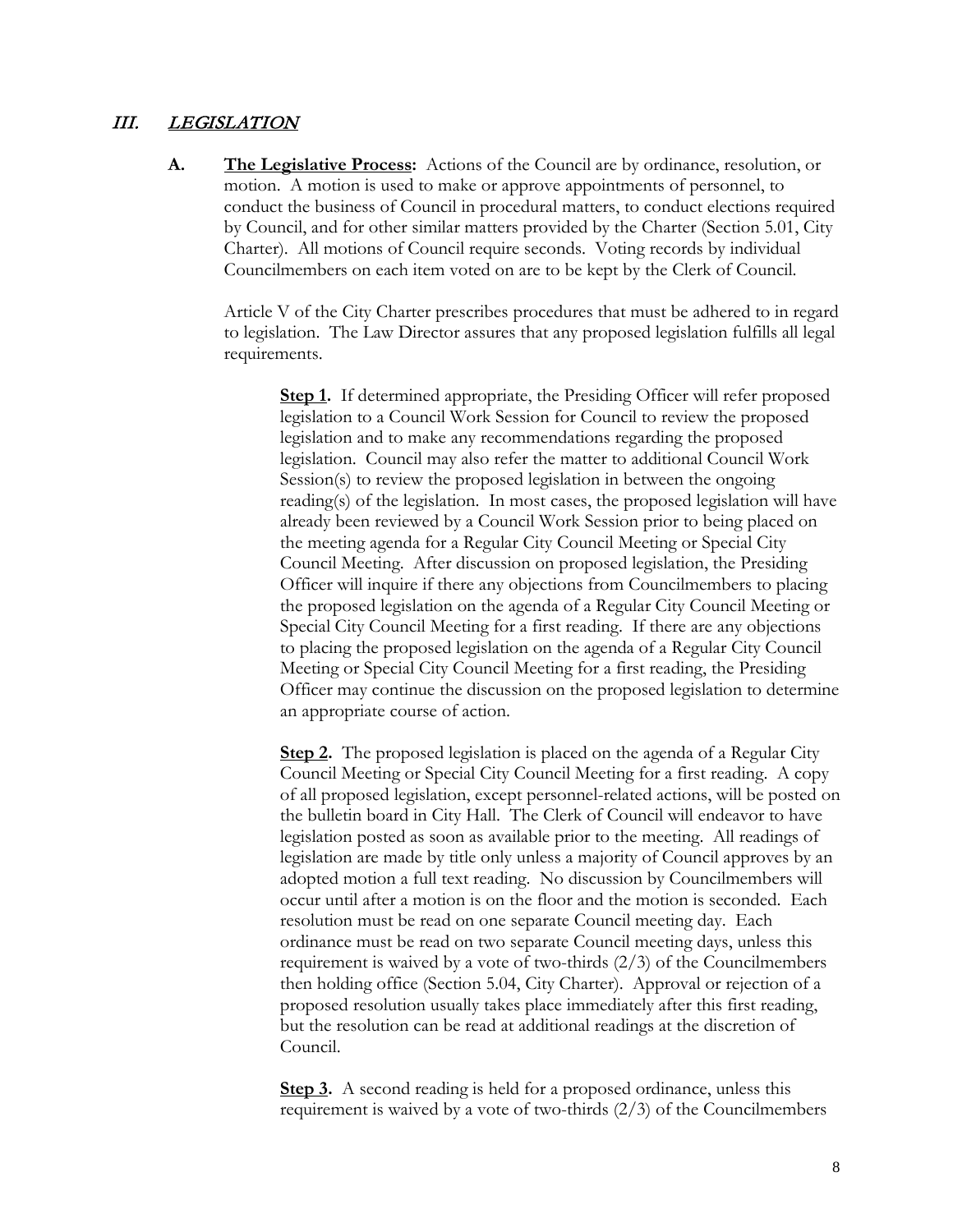then holding office (Section 5.04, City Charter). Approval or rejection of the proposed ordinance usually takes place immediately after this second reading but the ordinance can be read at additional readings at the discretion of Council.

**Step 4.** When approved by Council, the legislation is assigned an index number from the legislation journal and typed in final form by the Clerk of Council. An annual indexing system is used. Ordinances are coded "O" and Resolutions "R"; for example, 2017-O-1000 and 2017-R-1000. The legislation is then authenticated by the signatures of the Clerk of Council and the Presiding Officer (Section 5.08(A), City Charter) after the City Council Meeting when available or in a forthwith manner. Amended legislation or legislation not available for authentication by the Clerk of Council and the Presiding Officer during or immediately following the City Council Meeting will also be authenticated forthwith. Motions by Council (beginning in 2009) are also assigned an index number and typed in final form by the Clerk of Council using an annual indexing system. Motions are coded "M"; for example, 2017-M-1000.

**Step 5.** Any legislation which is enacted by less than a two-thirds (2/3) majority vote must be presented to the Mayor for approval except those enacted by the Mayor having cast the deciding vote. If the Mayor does not approve (i.e., vetoes) the legislation, the Mayor shall return it after its passage or adoption, with any objections in writing, to the Council at the next Regular City Council Meeting. The Mayor's written objections shall be entered upon the journal of the Council. The Mayor may approve or disapprove the whole or any item of an ordinance or resolution appropriating money. If the Mayor does not return such ordinance or resolution with written objections within the time limited in this Section, it shall take effect in the same manner as if the Mayor had signed it, unless the Council, by adjournment, prevents its return. When the Mayor disapproves an ordinance or resolution, or any part thereof, and returns it as herein provided with any written objections, the Council may reconsider it no later than the Regular City Council Meeting, and if such ordinance or resolution upon such reconsideration is approved by a two-thirds (2/3) vote of the members of Council then holding office, it shall take effect as if signed by the Mayor. If Council does not reconsider the Mayor's veto as herein provided, the content of the legislation in question may be considered thereafter in the same way all new legislation is considered (Section 5.12, City Charter).

**Step 6.** Legislation is published by posting the full text of the ordinance or resolution for a period of not less than ten (10) days after its passage in public places within the City or places of public access as determined by Council. The designated public places are:

- 1. Legislative Bulletin Board City Hall Building
- 2. Legislative Public Binder City Hall Building
- 3. Clerk of Council's Office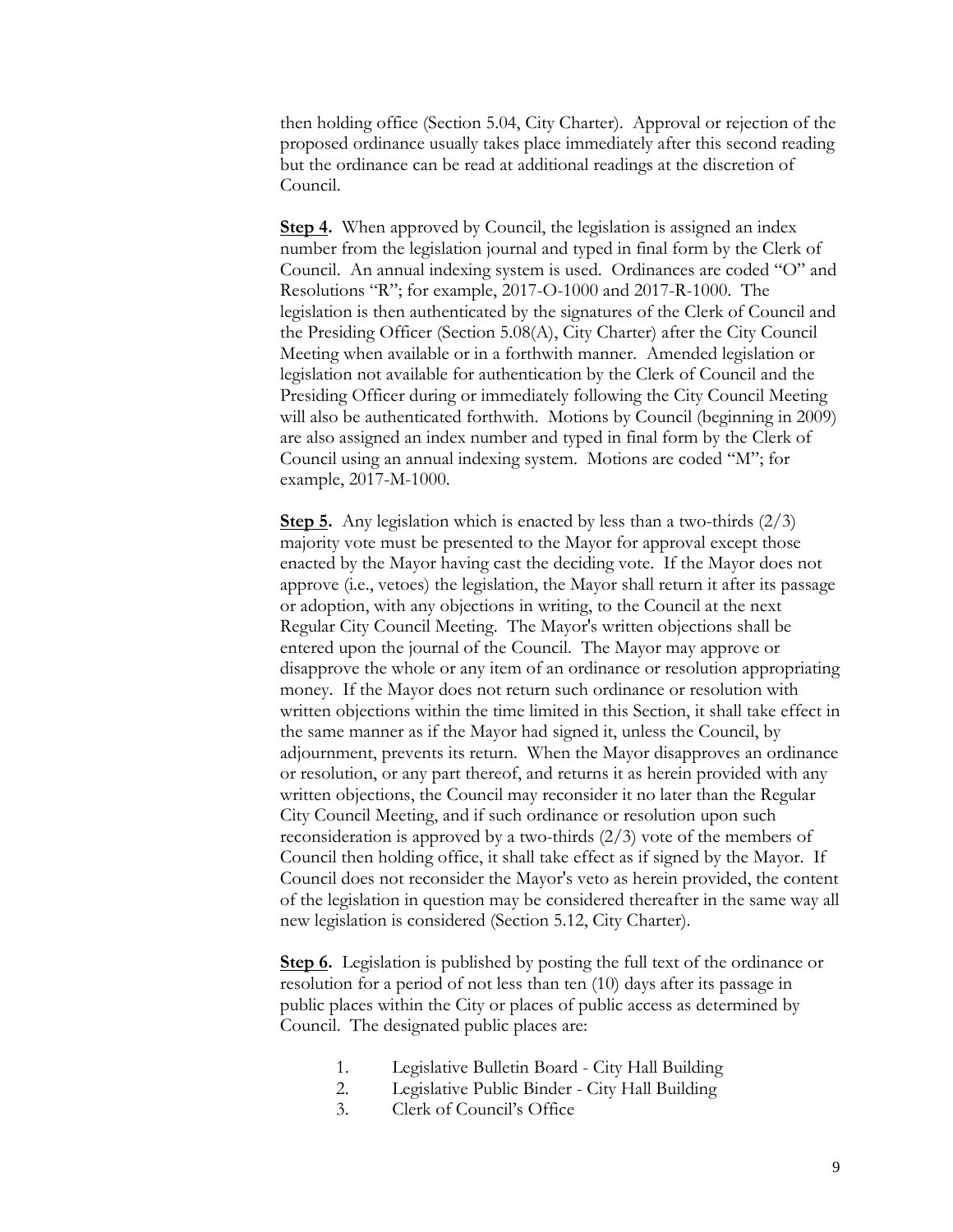- 4. Huber Heights Public Library
- 5. Huber Heights Police Station
- 6. City of Huber Heights Official Website

**Step 7.** The Clerk of Council certifies in the legislative journal the dates that publication occurred.

- **B. Effective Date of Legislation:** Any resolutions take effect immediately upon adoption by Council, unless a later date is specified. Ordinances dealing with appropriations of money; annual tax levies for current expenses of the City; certain improvements petitioned for by owners; questions to be submitted to the electorate or determinations to proceed with elections; approval of revisions, codifications, recodifications, or rearrangements of the City Code; and, any emergency ordinances take effect immediately upon adoption by Council, unless a later date is specified. All other ordinances take effect thirty (30) days after adoption by Council, unless a later date is specified. The thirty (30) day effective date of legislation is calculated by counting from the date after adoption by Council of the ordinance with the effective date being the thirty-first  $(31<sup>st</sup>)$  day after date of adoption by Council of the ordinance.
- **C. Emergency Legislation:** Emergency ordinances are those necessary for the immediate preservation of the public peace, health, safety or welfare, or an emergency in the operation of the City. Emergency ordinances must contain a statement, "the emergency clause", describing the necessity for the emergency. A vote of two-thirds (2/3) of Councilmembers holding office is required to approve emergency ordinances (Section 5.06, City Charter). Any emergency ordinances take effect immediately upon adoption by Council, unless a later date is specified.
- **D. Copies of Ordinances and Resolutions:** The Clerk of Council shall provide copies of ordinances and resolutions adopted by Council to persons requesting such copies. Copies of proposed ordinances and resolutions shall also be provided to persons requesting such copies. The Clerk of Council shall charge the established rate in the Huber Heights Public Records Policy for such copies.

#### IV. MOTIONS

Unless there is a conflict with these Rules of Council or the City Charter, Roberts Rules of Order will be used as guidance during Council meetings. The following specific procedures shall be followed during Council meetings:

- **1. Main Motions:** A motion to introduce a subject **(requires majority vote)**.
- **2. Motions When Question Is Before Council:** When a question or proposition is before or under debate by Council or when a motion has been made, only the following motions can be accepted:
	- **a.** To adjourn **(requires majority vote)**.
	- **b.** To recess **(requires majority vote)**.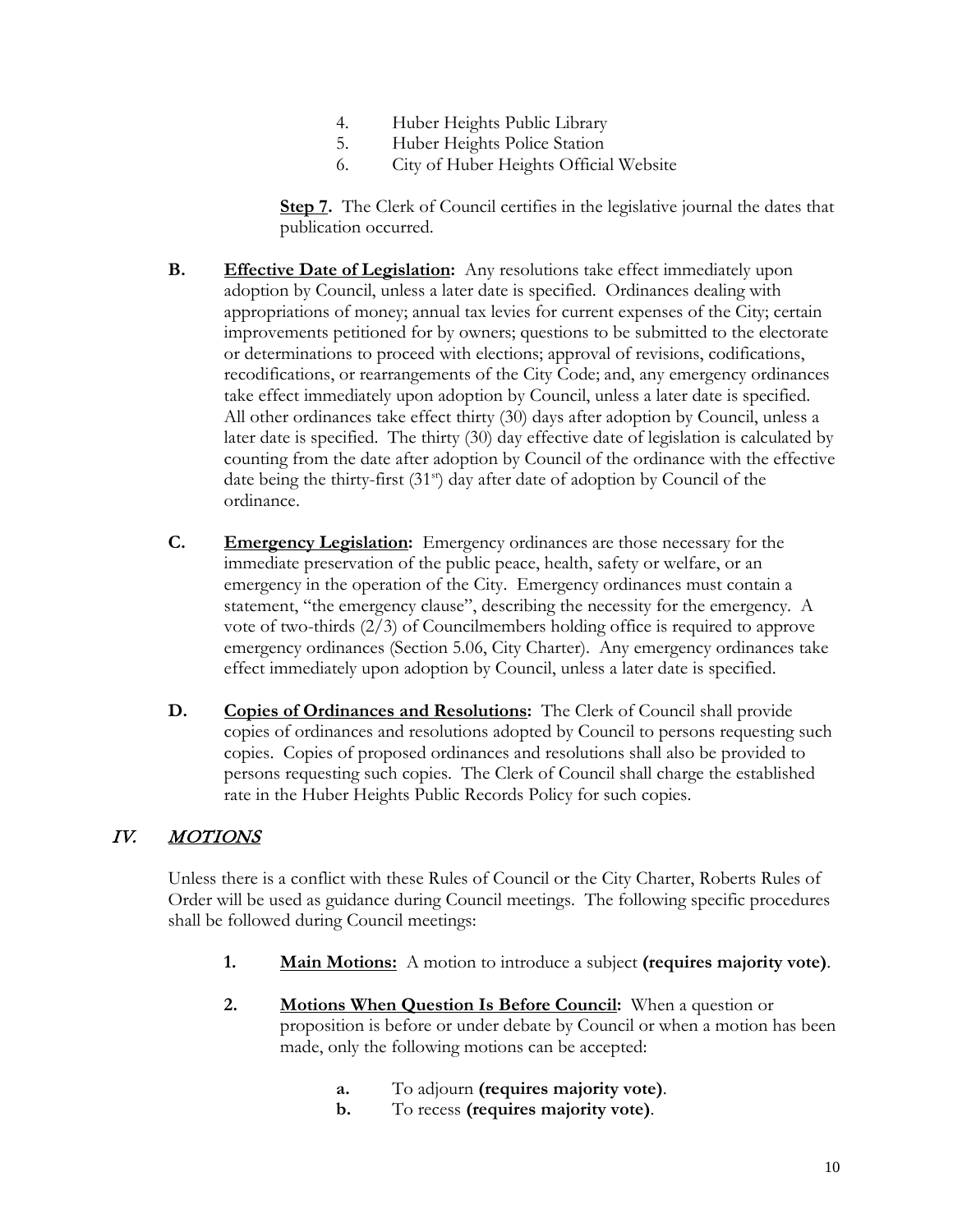- **c.** To raise a question of privilege. Questions of privilege have precedence over all other questions except adjournment. Questions of privilege are those affecting the rights of the Council collectively, its safety, dignity, comfort, and the integrity of its proceedings and those rights, reputations, and conduct of Councilmembers in the capacity as members of Council **(decision of Presiding Officer)**.
- **d.** To call for orders of the day to require the Council to conform to its agenda, program, or order of business, or to take up a general or special order **(decision of Presiding Officer)**.
- **e.** To lay on the table to set aside the pending question when something else of immediate urgency has arisen or when something else needs to be adopted before consideration of the pending question is resumed **(requires majority vote)**.
- **f.** To call the previous question and request that discussion end and that the motion being considered be voted on **(requires two thirds vote)**.
- **g.** To limit or extend limits of debate **(requires two thirds vote)**.
- **h.** To postpone any action to a certain time (or definitely) **(requires majority vote)**.
- **i.** To commit or refer the proposal to a committee or special meeting of Council for further investigation or to put into better condition for consideration **(requires majority vote)**.
- **j.** To amend. A motion to amend is to modify the main motion by inserting or adding; striking out; or striking out and inserting. No motions can be made to amend an amendment. A rejected amendment may not be moved again in the same form **(requires majority vote)**.
- **k.** To postpone indefinitely. When motions to postpone indefinitely are passed, the principle question is declared lost. The motion rejects or "kills" the main motion for the duration of the session **(requires majority vote)**.
- **l.** To postpone any action indefinitely **(requires majority vote)**.

Note: These motions have precedence in the order given. Motions listed above in "a", "b", "c" and "f" are decided without debate.

**3. Motion to Take Matter From Committee:** When ordinances, resolution, or other matters have been referred to a committee and said committee fails within a reasonable or specified time to report or offer a valid reason for failure to report, any member of Council has a right to move that ordinance, resolution, or matter of concern be taken from that committee and placed before Council for action **(requires majority vote)**.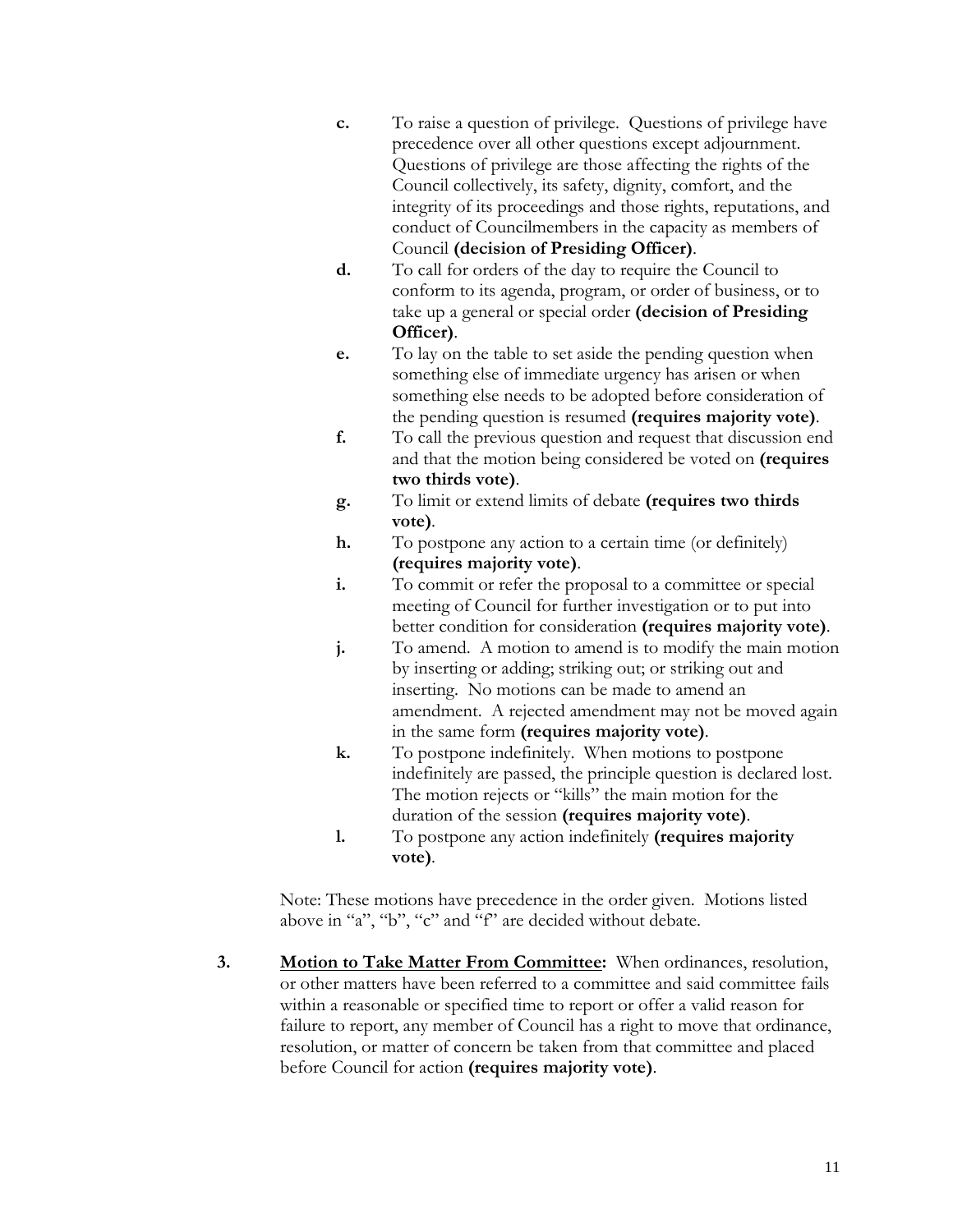**4. Motion to Reconsider:** Motions to reconsider an approved item must be made before adjournment of that session of Council for those items of legislation that are effective immediately; motions to reconsider other legislation must be made prior to the close of the next following regular meeting of Council. A motion to reconsider may be made only by a Councilmember who voted with the prevailing side. A motion to reconsider, being laid on the table, may be taken up and acted upon at any time when the Council is engaged in the transaction of other business. No motion to reconsider may be made more than once on any matter and the same number of votes is required to reconsider the action of Council as was required to pass or adopt the matter **(requires majority vote)**.

#### V. COUNCIL WORK SESSIONS/COMMITTEES

**A. Council Work Sessions:** Council Work Sessions are working committee meetings of Council and are not utilized for legislative action or other formal Council actions appropriate to Regular or Special City Council Meetings. The Council Work Sessions shall consist of the Mayor and all of the Councilmembers. Council Work Sessions shall be supported by the Clerk of Council, the City Manager, the Law Director, and City Staff as directed by the City Manager.

Proposed legislation/motions and/or other matters of significance will generally be reviewed initially through assignment to a Council Work Session. Exceptions to the review of proposed legislation/motions and/or other matters of significance through assignment to a Council Work Session can be made by Council for routine matters, including approval of expenses legislation and end of the year legislation. Council may also opt to review proposed legislation/motions and/or other matters of significance that arise in emergency situations at Regular City Council Meetings or Special City Council Meetings without assignment to a Council Work Session.

All Council Work Sessions shall comply with the requirements of Ohio Revised Code Section 121.22 under Ohio's Open Meetings Act. It shall be the responsibility of the Presiding Officer to advise the Office of the Clerk of Council of all scheduled meetings so that public notice can be given. It shall also be the responsibility of the Office of the Clerk of Council to ensure and/or prepare written minutes of all such meetings and to maintain a copy of all meeting notices, information, and minutes in the Office of the Clerk of Council's records.

- **B. Committee of the Whole:** The working business of the Council may also be conducted through Committee of the Whole meetings. The Committee of the Whole shall consist of the Mayor and all of the Councilmembers. The Committee of the Whole meetings shall be supported by the Clerk of Council, the City Manager, the Law Director, and City Staff as directed by the City Manager.
- **C. Special Committees:** The Mayor may appoint temporary special committees, unless objected to by Council, as may be appropriate to gather information, conduct surveys, make findings and recommendations on proposed legislation, or perform other specified tasks. The work of the special committees shall be confined to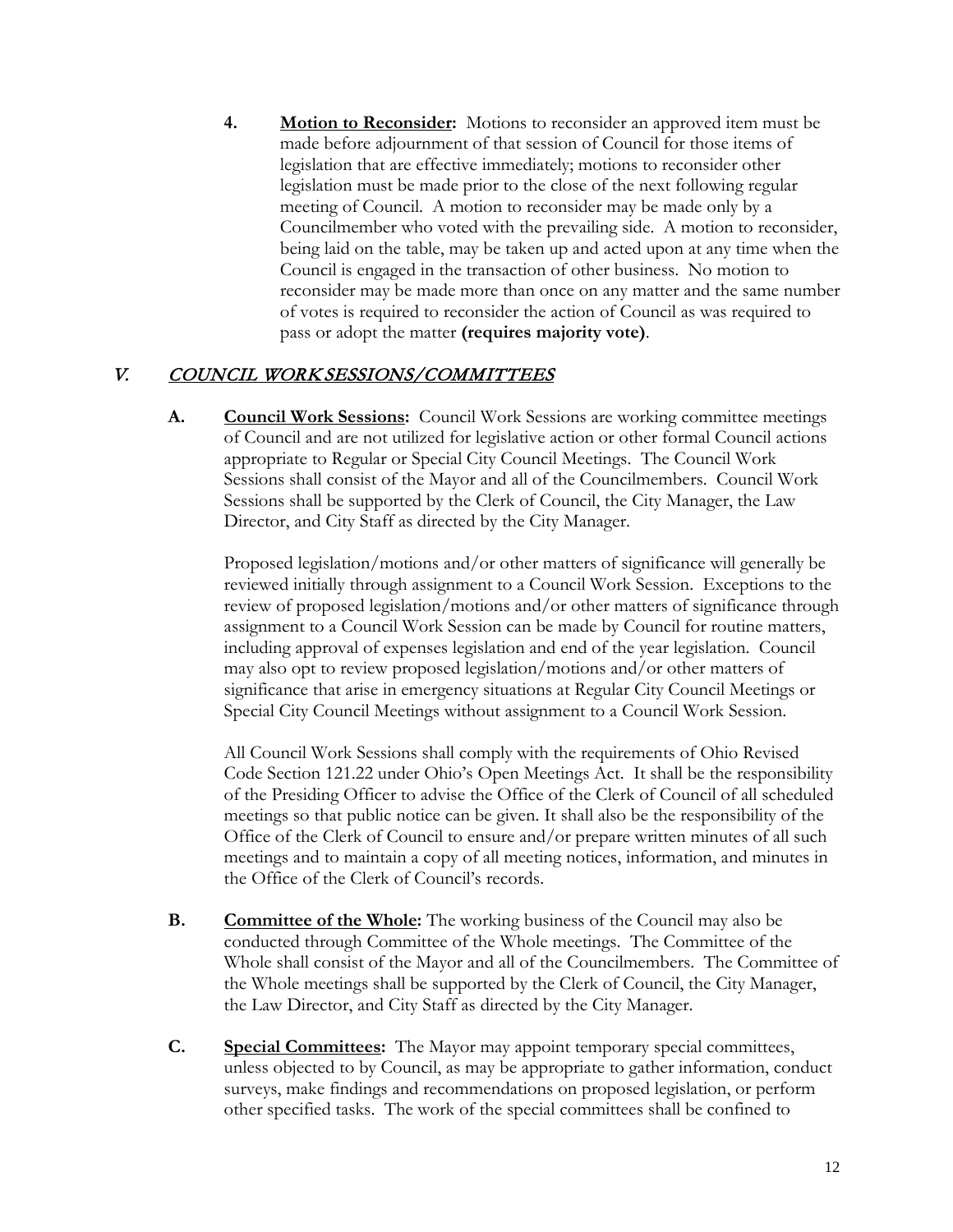specific assignments and these committees shall have only the authority granted by Council. These special committees shall be temporary and terminate upon presentation of their final reports to the Council. All special committees appointed by the Mayor shall be advisory only. The Mayor shall be a non-voting ex-officio member of all special committees. A Special Committee Chair will be elected by the members of the special committee to act as the Presiding Officer of meetings of the special committee. The Special Committee Chair shall advise the Mayor of all committee meetings at the same time that members are notified of such meetings.

All special committee/subcommittee meetings shall comply with the requirements of Ohio Revised Code Section 121.22 under the Ohio's Open Meetings Act. It shall be the responsibility of each such Chair to advise the Office of the Clerk of Council of all scheduled meetings so that public notice can be given. It shall also be the responsibility of the Office of the Clerk of Council to ensure and/or prepare written minutes of all such meetings and to maintain a copy all meeting notices, information, and minutes in the Office of the Clerk of Council's records.

**D. Outside Committees:** For those Councilmembers selected to serve as individual representatives of City Council on outside committees or organizations, ongoing reports shall be provided to City Council in a timely manner. Representation of City Council on outside committees or organizations should be made by a motion of Council and approval by a simple majority vote of Council.

### VI. COMPENSATION AND EXPENSES

Council may increase or decrease the compensation of its members by ordinance or resolution. However, no Councilmember shall benefit from any increase in compensation enacted during such Councilmember's current term of office (with the exception of increases or decreases in fringe benefits). Any ordinance or resolution changing the compensation of Council shall be adopted no later than June 1 of any odd numbered year (Section 4.10, City Charter).

Councilmembers shall be reimbursed their actual expenses incurred in the performance of authorized travel on official business of the City for approved training seminars, conferences, etc. The mode of travel and types of expenses covered (meals, tips, lodgings, fees, materials, etc.) for Council must first be approved by the Mayor before such expenses are reimbursable. The Mayor's mode of travel and types of expenses covered (meals, tips, lodgings, fees, materials, etc.) must first be approved by the Vice Mayor before such expenses are reimbursable. Those who use a personal vehicle during authorized travel will be reimbursed at the same rate as that authorized for City employees. Travel vouchers requesting reimbursement for approved travel expenses shall be submitted to the Office of the Clerk of Council after approval by the Mayor (or Vice Mayor for the Mayor's travel expenses) for processing by the Finance Department.

#### VII. IN-SERVICE TRAINING

The Mayor and Councilmembers may avail themselves of educational opportunities by attendance at professional meetings, conferences, educational institutions, and purchases of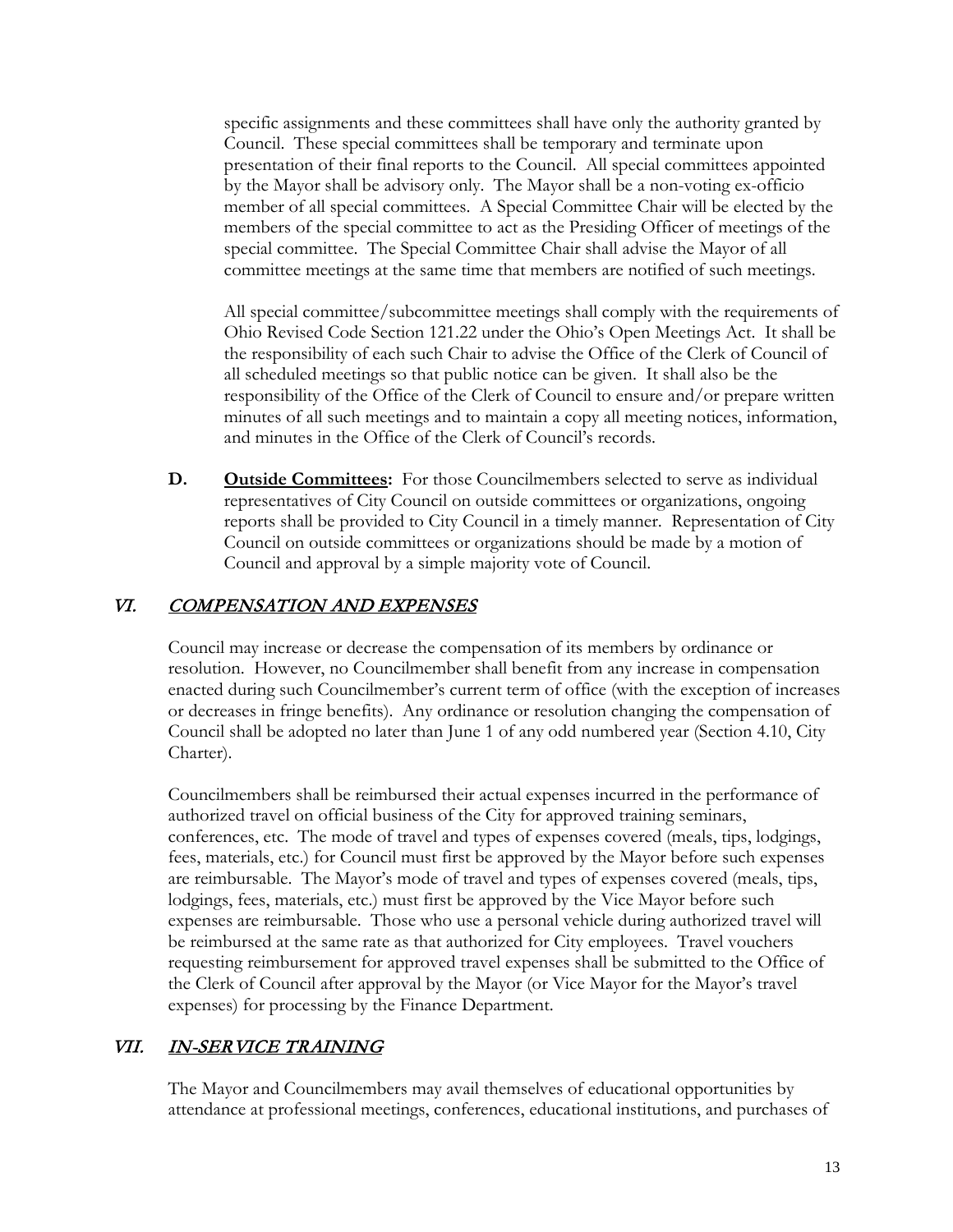information that enhance a Councilmember's ability to perform Council duties. Councilmembers shall be reimbursed for these expenses.

## VIII. LAW DIRECTOR AND OTHER LEGAL COUNSEL

No legal services shall be performed by the Law Director except as authorized by the City Charter and City Council, or as requested by the City Manager, the Clerk of Council, and Senior City Staff. City Council, through the Council Work Sessions or any other Council meetings including the Committee of the Whole as determined by City Council, shall be responsible for administration and management of the Law Director and the Law Department. All administrative matters involving the Law Director shall be brought before the appropriate Council meeting including the Council Work Session or the Committee of the Whole. Conflicts of interest shall be resolved between Law Director and City Council through the appropriate Council meeting including the Council Work Session or Committee of the Whole.

The Law Director shall attend all Council meetings, including Executive Sessions, unless unable to do so because of a conflict in court scheduling or other business related to the conduct of official business. The Law Director shall attend meetings of other City bodies when, in the Law Director's judgment, the subject matter at those meetings is such that a presence is required or appropriate. The chairs of City boards, committees, and commissions generally should request, through the City Manager, the attendance of the Law Director at any meetings, if necessary. Communication will also be forwarded to City Council by the City Manager regarding the attendance of the Law Director regarding such meetings.

Preliminary drafts of legislation should be submitted to the Law Director for review as part of the legislative process established in Section III of the Rules of Council. In addition, the Law Director will draft legislation at the specific direction of the City Manager, the Clerk of Council, or from Council meetings and shall review all legislation for legal form and propriety.

The Law Director will provide Council, the City Manager, and the Clerk of Council with copies of each significant legal document issued; however, entire briefs, etc. too bulky for reproduction will not be reproduced in their entirety except upon request or will be provided in electronic format.

The Law Director will provide Council with a quarterly activity report, including a verbal and written update on all significant active legal actions (such as civil suits, etc.). Between these reports, the Law Director will advise Council and the City Manager of any matters warranting immediate attention. Additionally, to ensure the City's best interest are always protected, the Law Director will attend other City meetings, as requested, and coordinate day-to-day activities with the City Manager.

The Council may employ additional legal counsel to provide supplemental legal services and to represent the City. These services are to be paid for from the City's legal budget.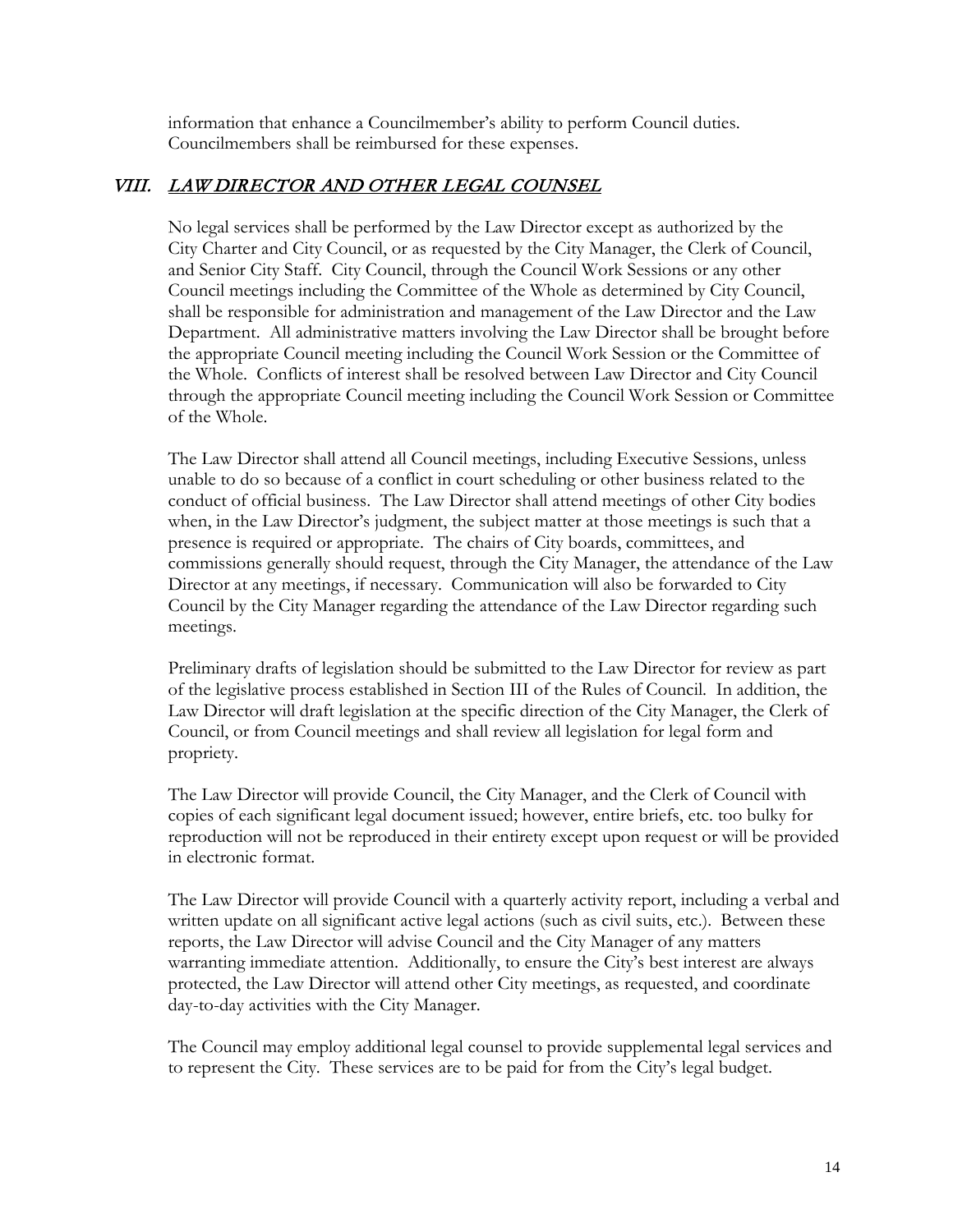#### IX. COUNCIL/ADMINISTRATION COMMUNICATIONS

Official communications between Council or its individual members and City officers and employees are to be conducted solely through the City Manager (Section 4.06(C), City Charter).

Requests to the City Manager for routine information, which involve minimal extra work by City Staff, can be handled without approval of Council as a whole (for example; a copy of existing information, brief project status reports, opinions, etc.).

The City Manager may determine that a request for information is not routine or will require more than minimal effort, in which case the requesting Councilmember will be informed and has the option of taking the matter before the entire Council for consideration. Similarly, routine complaints or requests received by the City Manager from elected officials will be handled promptly without Council approval.

On matters pending before Council, any new information that is developed by the City Staff will be shared by the City Manager with all Councilmembers prior to the discussion of the matter. Additionally, all Councilmembers inquiries to the Law Director for non-routine requests (greater than one hour of work) shall be approved by a majority of Council before the work begins and will be detailed on the Law Director's billing statements.

If a request for new information on matters not presently before Council is received that would suggest the issue would be a policy matter for the entire Council to consider, the City Manager shall inform all members of Council and seek approval for the City Staff work necessary to respond to the request (with majority approval of Council necessary). Requests for information or reports which will interrupt the established day-to-day utilization of City Staff time must be approved and authorized by Council. If the request is approved, all information compiled will be shared with all Councilmembers.

In order to assure that the City Manager's time is directed to implementing a common agenda reflecting the wishes of Council, a goal setting session shall be held every six (6) months.

# X. INVESTIGATIONS

Council may make investigations in coordination with the City Manager into the affairs of the City and the conduct of any City office, department, division, board, commission, or committee. Such investigations must be authorized by a majority of the Councilmembers. Councilmembers who request such investigations shall bring the request and the reasons for the request to Council in Executive Session. Such investigations shall be carried out within parameters established by the City Charter, federal and state law, and in consultation with the Law Director.

## XI. BOARDS AND COMMISSIONS

Council is empowered to create City boards and commissions, in addition to those established by the City Charter. Council also appoints members to City boards and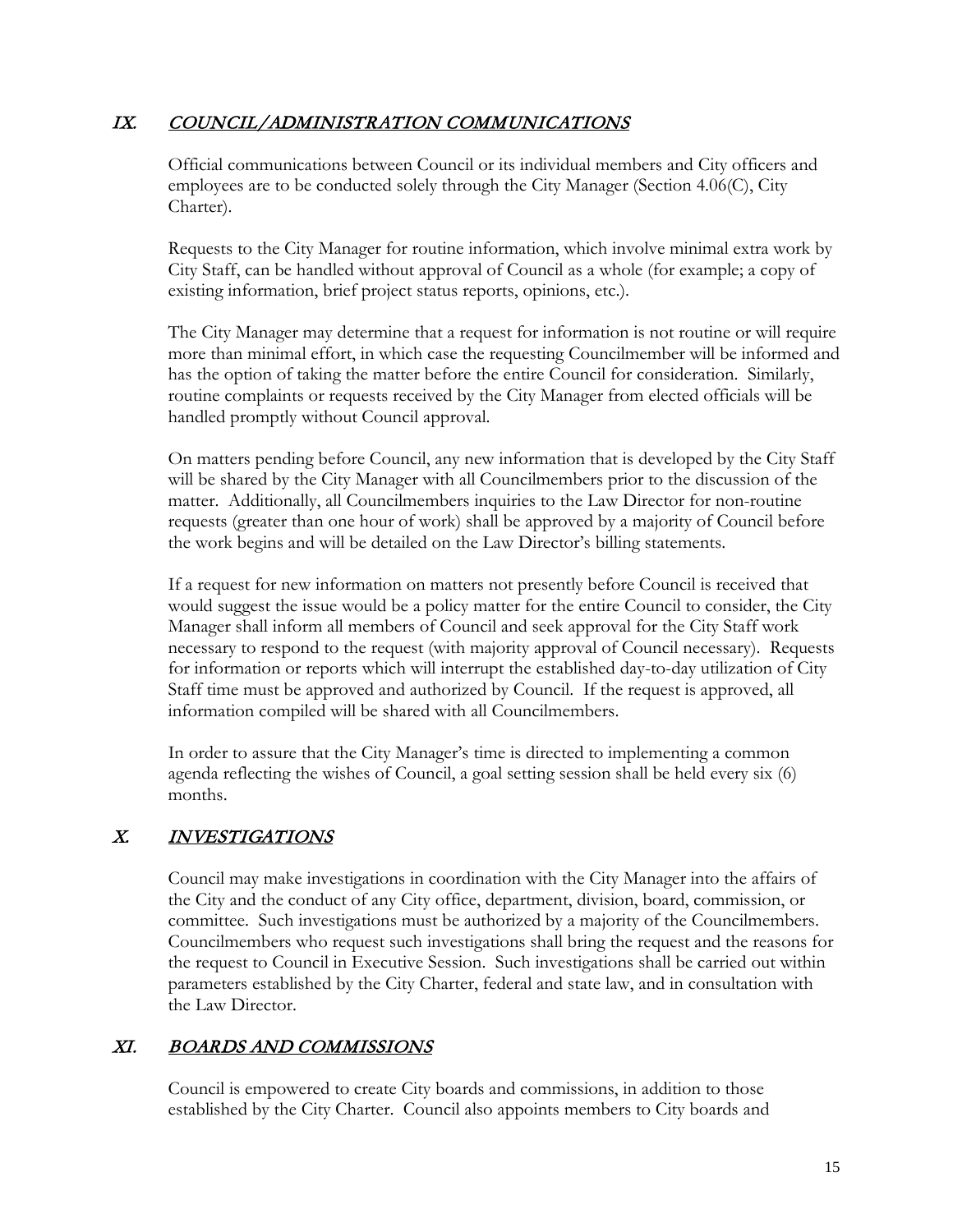commissions. A simple majority vote of Councilmembers currently holding office at the time of appointment is required to appoint. Appointments will be made in accordance with the process set forth in the City of Huber Heights Board and Commission Handbook.

#### XII. CONFLICTS OF INTEREST AND ETHICS

Councilmembers are subject to all Ohio and local statutes and federal and state law regarding conflicts of interest, criminal misbehavior, ethics, and financial disclosure by municipal officials (Section 13.09, City Charter). Members of Council shall abstain from voting on and the formal discussion of any motion or issue wherein the member might have a conflict of interest. Members having conflicts are expected to notify other members of the conflict as soon as such conflict becomes evident.

# XIII. COMPLAINTS

Complaints against employees are to be made to the City Manager and handled in accordance with the City Personnel Policy Manual. Complaints against Councilmembers, the City Manager, the Law Director, the Clerk of Council, or members of City boards or commissions appointed by Council are to be made to the Mayor. Complaints against the Mayor are to be made to the Vice Mayor. Complaints are required to be in writing.

Only complaints against Councilmembers or the Mayor that are limited to the following grounds will be investigated:

- 1. Alleged ethical violations/conflicts of interest.
- 2. Alleged failure of a Councilmember or Mayor to posses or maintain the qualifications of the office as prescribed by the City Charter.
- 3. Alleged intentional violation of the prohibitions set forth in Section 4.06 of the City Charter.
- 4. Alleged violation of any other expressed provision of the City Charter.

\* Alleged violations of State or Federal law are not considered complaints under this rule and should be filed by the complainant with the City Prosecutor or law enforcement.

Upon receipt of a complaint, that is to be investigated under this rule, the Mayor or Vice Mayor shall distribute a copy of the complaint to all members of the City Council for review. All actions taken to investigate and resolve the complaint shall be documented as a matter of record. The Mayor or Vice Mayor will complete a written response as soon as possible advising the initiator and the City Council of the disposition of the complaint. In those cases where resolution requires longer than ten (10) business days, an interim written response and target date for completion will be provided to the initiator of the complaint and the City Council.

If the Mayor or Vice Mayor as the case may be, believes the complaint is unfounded, the Mayor or Vice Mayor shall advise the complainant and City Council in a written response. If the same individual complainant has three or more determinations of an unfounded complaint within a twelve (12) month period, City Council may advise the Mayor or Vice Mayor to disregard any future complaints from that individual for one (1) year. Oral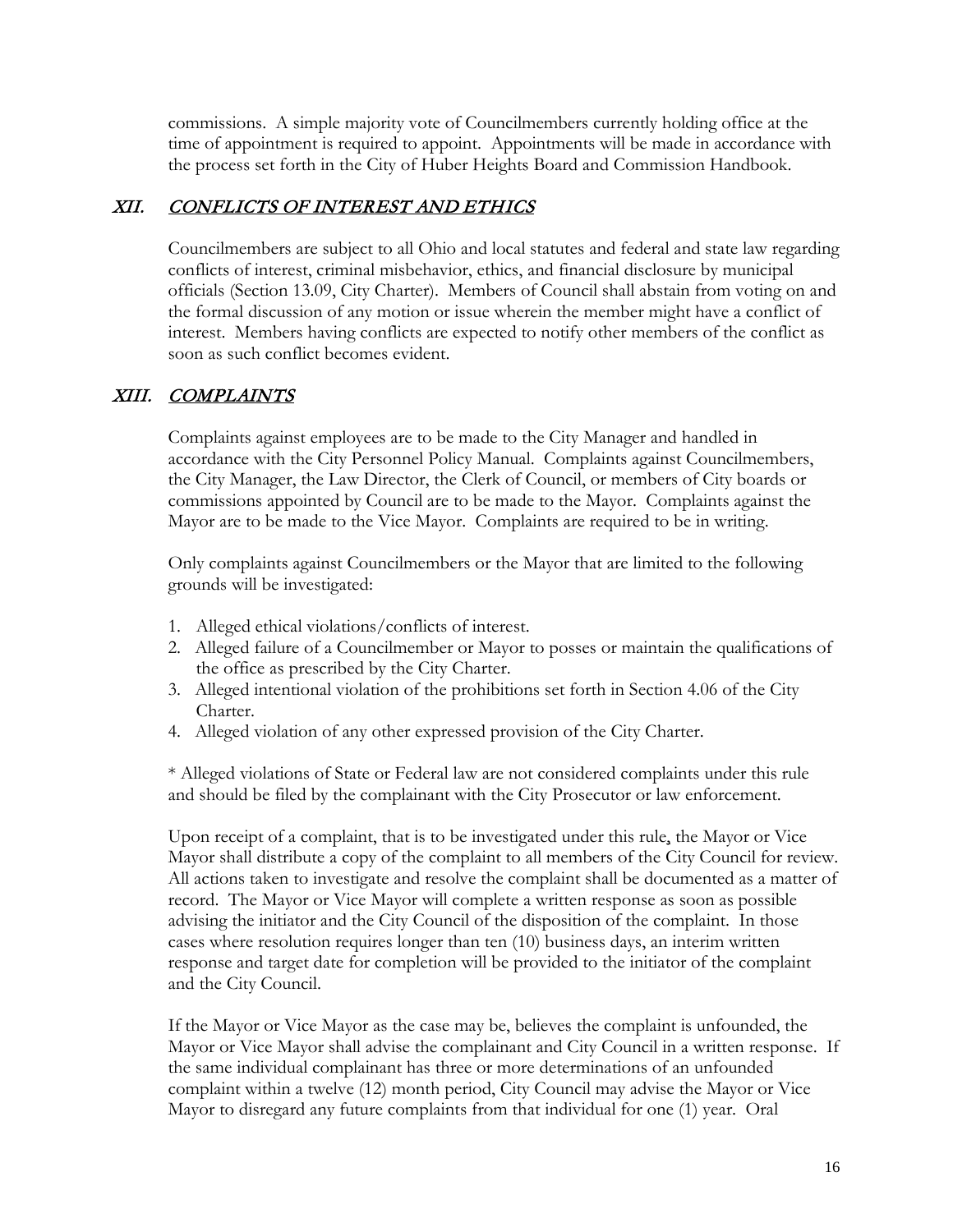complaints against individual employees by the public or Councilmembers at City Council Meetings are out of order. The Presiding Officer shall rule the complaint out of order and explain the proper procedure for filing complaints.

The above are not to be construed to deny the rights of the public to criticize, state dissatisfaction, or complain about the City Council or City services, but to protect individuals from public censure without the chance to answer specific complaints.

# XIV. EVALUATION OF CITY OFFICIALS

It shall be the responsibility of Council to provide a written evaluation of the performance of the City Manager, the Law Director, and the Clerk of Council annually. There shall be a formal Executive Session discussion of these evaluations by Council prior to the finalization of these evaluations. The Mayor or the Vice Mayor shall consolidate and present final evaluations to all City Officials.

## XV. SUSPENSION OR WAIVER OF THE RULES OF COUNCIL

Council may suspend or waive the adopted Rules of Council, in full or in part, for a specified time by a motion. The motion to suspend or waive the Rules of Council must be properly seconded and approved by a simple majority vote of Councilmembers currently holding office.

### XVI. SOCIAL MEDIA GUIDELINES AND STANDARDS FOR COUNCIL

These Guidelines and Standards apply to City Councilmembers ("Elected Officials") that may maintain and use personal web pages, websites, blogs, and social networking sites (collectively "Internet Platform").

Elected Official's Internet Platforms are not controlled by the City of Huber Heights. The City does not require or promote such sites, nor provides web space or access (links) for such sites through any official City channels. Communications on Elected Official's Internet Platforms are not created, received, maintained or used by the City. Nor are they meant to document the organization, functions, policies, decisions, procedures, operations, or other activities of the City or its Council as a whole.

#### **Social Media Guidelines**

- 1. The site should NOT be designated as a "governmental" page.
- 2. The site should NOT appear to be an official City internet platform.
- 3. The site should have a disclaimer predominantly featured on the site, such as:

This is a private page under the sole control of \_\_\_\_\_\_\_\_\_\_\_\_\_\_. The comments expressed by me are my own and do not reflect the opinions and/or position of the City of Huber Heights or its officers and employees. This page is not sanctioned or monitored by the City. This Page cannot be used for service of any legal notice, administrative notice or any other legal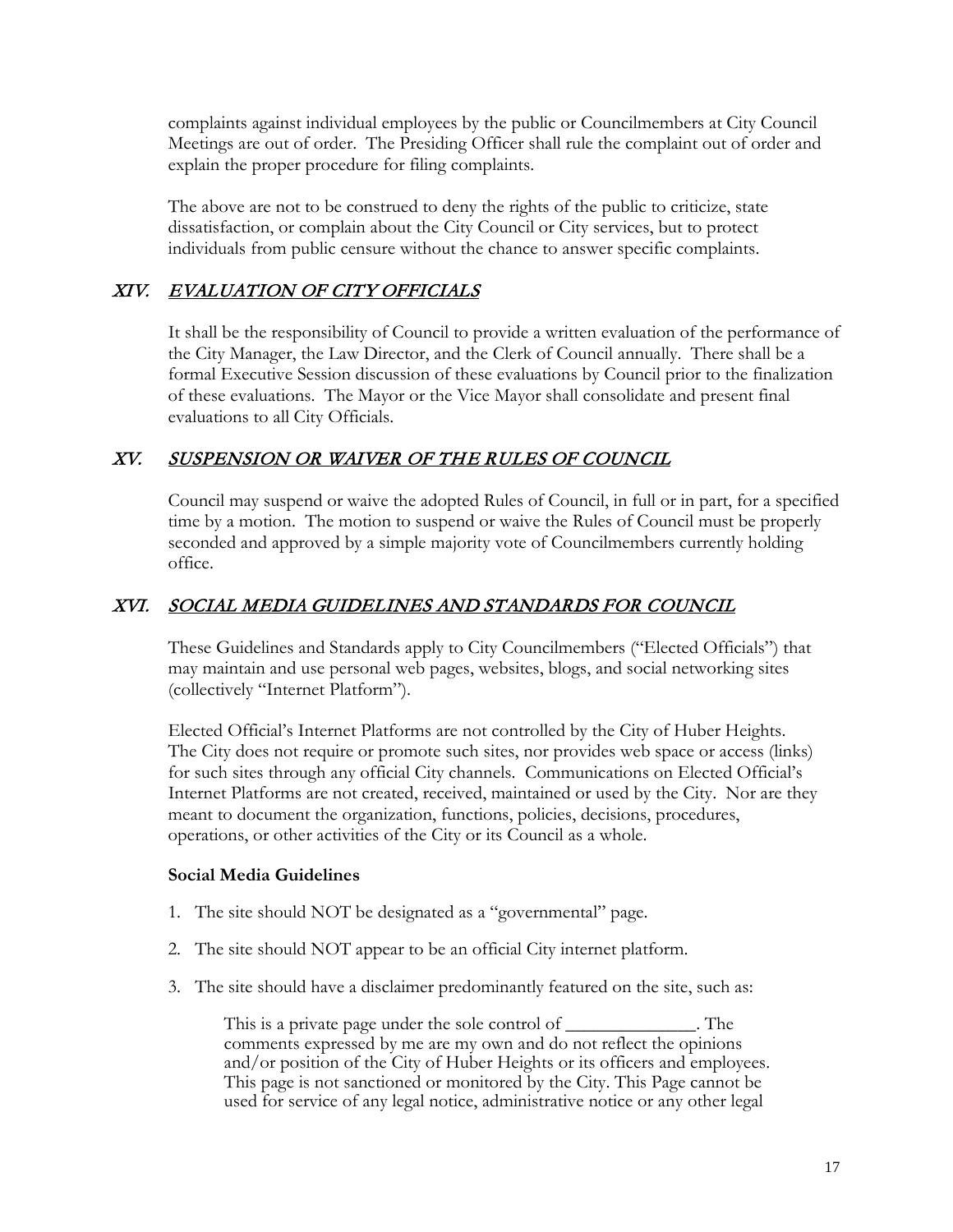process directed to the City. As this site is not monitored by the City, do not use this site to request City records.

- 4. Elected Officials should NOT promote their private Internet Platforms at official City meetings or in official City correspondence.
- 5. If the Internet Platform is interactive (allows third parties to post) the site should expressly provide that it is not intended to be a public forum and that posts that are vulgar, off topic, hate speech etc. will be deleted according to a posted policy advising of such. A sample provision is:

I reserve the right to remove or edit any posts that are unlawful, threatening, libelous, defamatory, obscene, pornographic, invasive of privacy, infringing of intellectual property rights, or otherwise violate any law. This includes comments or content that promotes, fosters, or perpetuates discrimination on the basis of race, creed, color, age, religion, gender, marital status, genetics, status with regard to public assistance, national origin, physical or intellectual disability, or sexual orientation. Spam, links to other sites, information that is clearly off topic, and/or apparent spamming or trolling will be removed.

#### **Social Media Standards**

- 1. Elected Officials should not disclose information that is considered privileged or confidential. By way of example, such information may include but is not limited to certain personnel information, non-public information from criminal investigations and business trade secrets.
- 2. Elected Officials should be honest and accurate when posting information or news, and should quickly correct any mistakes, misstatements and/or factual errors in content upon discovery.
- 3. Elected Officials should never represent themselves as a spokesperson for the City Council, board, committee, or commission.
- 4. Elected Officials should consider the potential impact of social media statements prior to posting.
- 5. Elected Officials should not post information about matters involving pending or threatened litigation, items that are or may be appealed to them in their official capacity or to City boards or commissions.
- 6. Elected Officials should not use internet platforms to communicate with city employees about City-related matters.
- 7. Elected Officials should not "tag" a matter to a City employee's personal internet platform site.